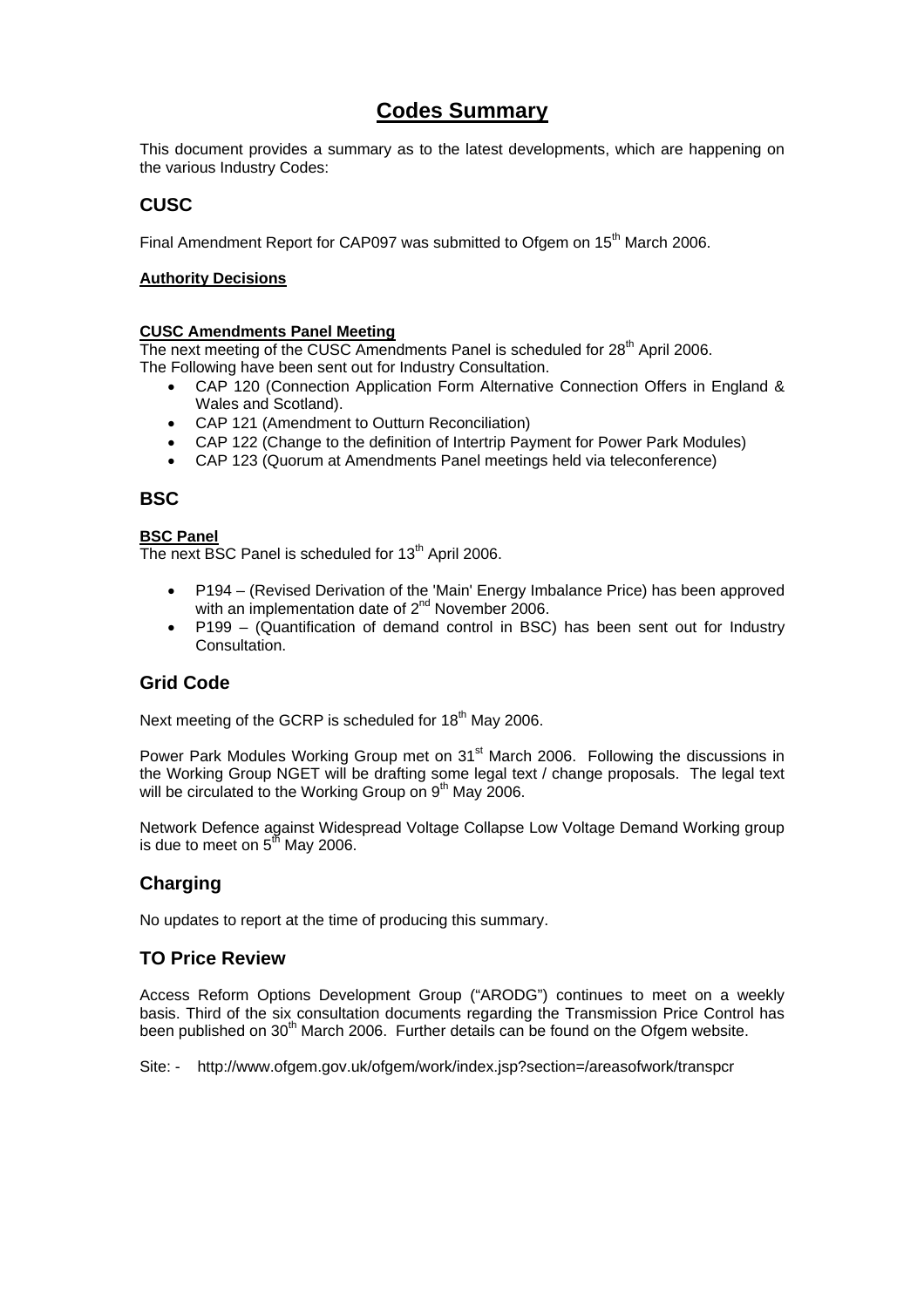# **AMALGAMATED ELECTRICITY CODES AMENDMENT REPORT As at 11th April 2006**

This document contains the Amendment Registers for the CUSC, STC, BSC, TCMF & Grid Code and is correct as of the above date.

The most up to date versions may be found at the following websites:

STC: **www.nationalgrid.com/uk/Electricity/Codes/sotocode/**

CUSC: **http://www.nationalgrid.com/uk/Electricity/Codes/systemcode/amendments/**

BSC: **www.elexon.co.uk/changeimplementation/ModificationProcess/ModificationReports/default.aspx**

TCMF: **www.nationalgrid.com/uk/Electricity/Charges/TCMF/**

Grid Code: **www.nationalgrid.com/uk/Electricity/Codes/gridcode/reviewpanelinfo/**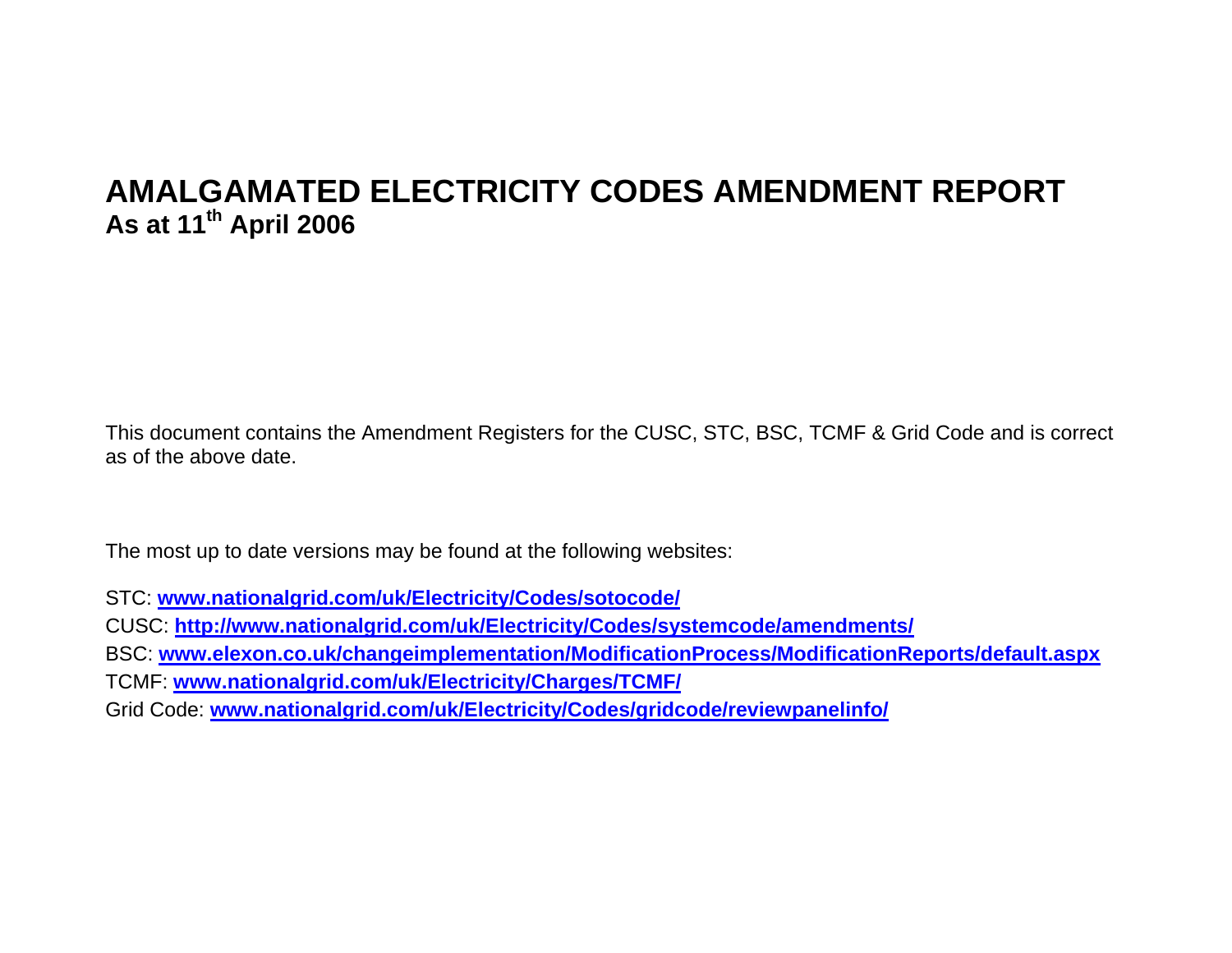All documents referred to in the Amendment Register are available on the National Grid STC website.

| <b>CA020</b>                 |                                                             |                                                                                                                                                                                                                                                                                                                                                                                                                                                                                                                                                                                               | <b>GB Transmission System Performance Reporting</b> |                                     |                                                                                                                                                                                                                                                                                          |  |  |
|------------------------------|-------------------------------------------------------------|-----------------------------------------------------------------------------------------------------------------------------------------------------------------------------------------------------------------------------------------------------------------------------------------------------------------------------------------------------------------------------------------------------------------------------------------------------------------------------------------------------------------------------------------------------------------------------------------------|-----------------------------------------------------|-------------------------------------|------------------------------------------------------------------------------------------------------------------------------------------------------------------------------------------------------------------------------------------------------------------------------------------|--|--|
| <b>Proposer</b>              | <b>SPTL</b>                                                 | <b>Submitted</b>                                                                                                                                                                                                                                                                                                                                                                                                                                                                                                                                                                              | 14/03/06                                            | <b>Submitted</b><br><b>Priority</b> | <b>Normal</b>                                                                                                                                                                                                                                                                            |  |  |
| <b>Amendment Description</b> |                                                             |                                                                                                                                                                                                                                                                                                                                                                                                                                                                                                                                                                                               | <b>Current status and progress</b>                  |                                     |                                                                                                                                                                                                                                                                                          |  |  |
| Statement.                   |                                                             | This Amendment Proposal seeks to establish a process in the STC for the<br>development of a statement by which the GB Transmission System<br>performance can be measured and for the production of the associated<br>report. The production of the statement and the report are licence<br>requirements on National Grid. It is a licence requirement on the TOs that<br>they provide assistance to National Grid in the production of the report.<br>The proposed amendment is based upon existing STC processes by<br>which the Transmission Licensees co-operate to produce the Seven Year | discuss this further                                |                                     | CA020 GB Transmission Performance Reporting was proposed by SPTL<br>and circulated prior to the March 2006 STC Committee meeting. The STC<br>Committee decided for CA020 to go forward to the Evaluation phase. A<br>meeting will be arranged prior to the next STC Committee meeting to |  |  |
| <b>CA019</b>                 | Assessment of the Impact of Certain Embedded Power Stations |                                                                                                                                                                                                                                                                                                                                                                                                                                                                                                                                                                                               |                                                     |                                     |                                                                                                                                                                                                                                                                                          |  |  |
| <b>Proposer</b>              | <b>SPTL</b>                                                 | <b>Submitted</b>                                                                                                                                                                                                                                                                                                                                                                                                                                                                                                                                                                              | 20/02/06                                            | <b>Submitted</b><br><b>Priority</b> | Normal                                                                                                                                                                                                                                                                                   |  |  |

This Amendment Proposal seeks to establish a process in the STC for the assessment of the impact on the GB Transmission System of certain Embedded Power Stations in the licensed area, or within the boundary of influence, of a Transmission Owner.

This Amendment Proposal reflects the Working Group Alternative Amendment 1 to CUSC Amendment Proposal CAP097, which seeks to clarify National Grid's requirements of Small and Medium Embedded Power Stations as GBSO. SPTL is also proposing an Alternative Amendment to CA019, which would facilitate the revised process proposed by the CAP097 Consultation Alternative Amendment 1 proposed by CE Electric UK.

### **Amendment Description Current status and progress**

CA019 was discussed at the February Committee meeting. CA019 and Alternative have been proposed by SPTL as alternatives to CA017 and Alternative. This is linked to CA016 and CA017, and follows discussions at the CA016/17 working group held on 09/01/06, 01/02/06 and 15/02/06.

At the March Committee meeting it was decided a Teleconference will be held to signoff the Proposed Amendment Report. A teleconference has been arranged for 3rd April 2006.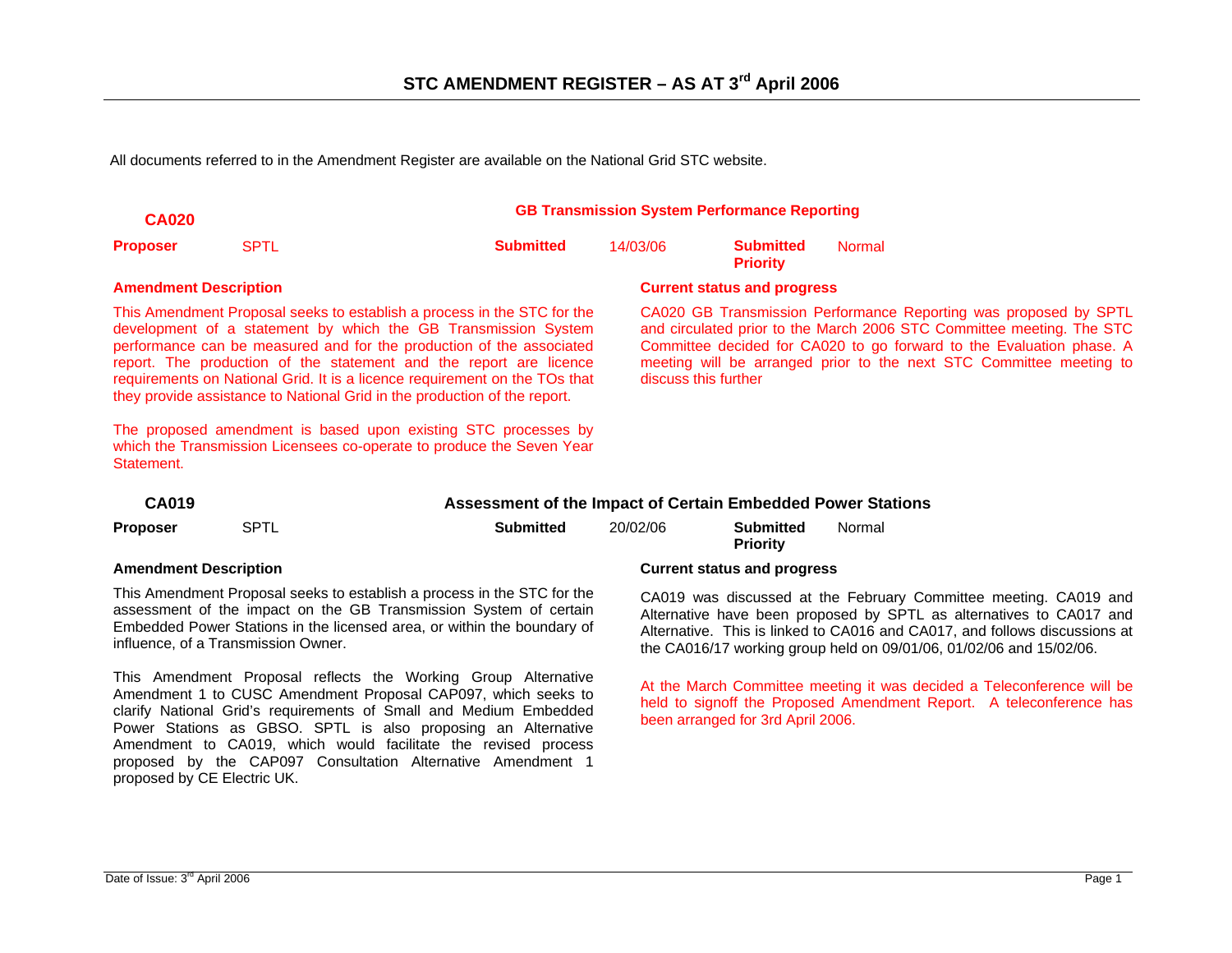# **STC AMENDMENT REGISTER – AS AT 3rd April 2006**

| М<br>A0<br>Î. |  |
|---------------|--|
|---------------|--|

**CA018 Removal of the Restriction on Proposing Alternative Amendments** 

|  | Proposer | <b>National Grid</b> | <b>Submitted</b> | 14/02/06 | <b>Submitted</b> |
|--|----------|----------------------|------------------|----------|------------------|
|--|----------|----------------------|------------------|----------|------------------|

**Priority**  Normal

This Amendment Proposal seeks to remove from the STC the restriction that each Party may only propose one Alternative Amendment. Paragraph 7.2.2.8 of Section B of the STC currently limits Parties to proposing only one Alternative Amendment. This has proved to be overly restrictive, particularly when developing STC amendments to "back-off" CUSC amendment proposals, which may contain a greater number of **Alternatives** 

### **Amendment Description Current status and progress**

CA018 Removal of the Restriction on Proposing Alternative Amendments was discussed at the 21<sup>st</sup> February 2006 Committee.

The Committee decided that CA018 could proceed to the Assessment & Report Phase.

At the March Committee meeting the Committee decided the Proposed Amendment Report to be sent for consultation for 10 business days.

| <b>CA017</b><br>Assessment of the Impact of Certain Embedded Power Stations |
|-----------------------------------------------------------------------------|
|-----------------------------------------------------------------------------|

| <b>Proposer</b> | <b>National Grid</b> | <b>Submitted</b> | 13/12/05 | <b>Submitted</b> |
|-----------------|----------------------|------------------|----------|------------------|
|                 |                      |                  |          |                  |

This Amendment Proposal seeks to establish a process in the STC for the assessment of the impact on the GB Transmission System of certain Embedded Power Stations in the licensed area, or within the boundary of influence, of a Transmission Owner.

This Amendment Proposal reflects the Working Group Alternative Amendment 1 to CUSC Amendment Proposal CAP097, which seeks to clarify National Grid's requirements of Small and Medium Embedded Power Stations as GBSO. National Grid is also proposing an Alternative Amendment to CA017, which would facilitate the revised process proposed by the CAP097 Consultation Alternative Amendment 1 proposed by CE Electric UK.

### **Amendment Description Current status and progress**

**Priority** 

 CA017 was presented and discussed at the December Committee Meeting. The Committee decided that CA017 should proceed to the Evaluation Phase. The working group met on 09/01/06, 01/02/06 and 15/02/06 in order to discuss & develop legal text.

Normal

At the March Committee meeting it was decided a Teleconference will be held to signoff the Proposed Amendment Report. A teleconference has been arranged for 3rd April 2006.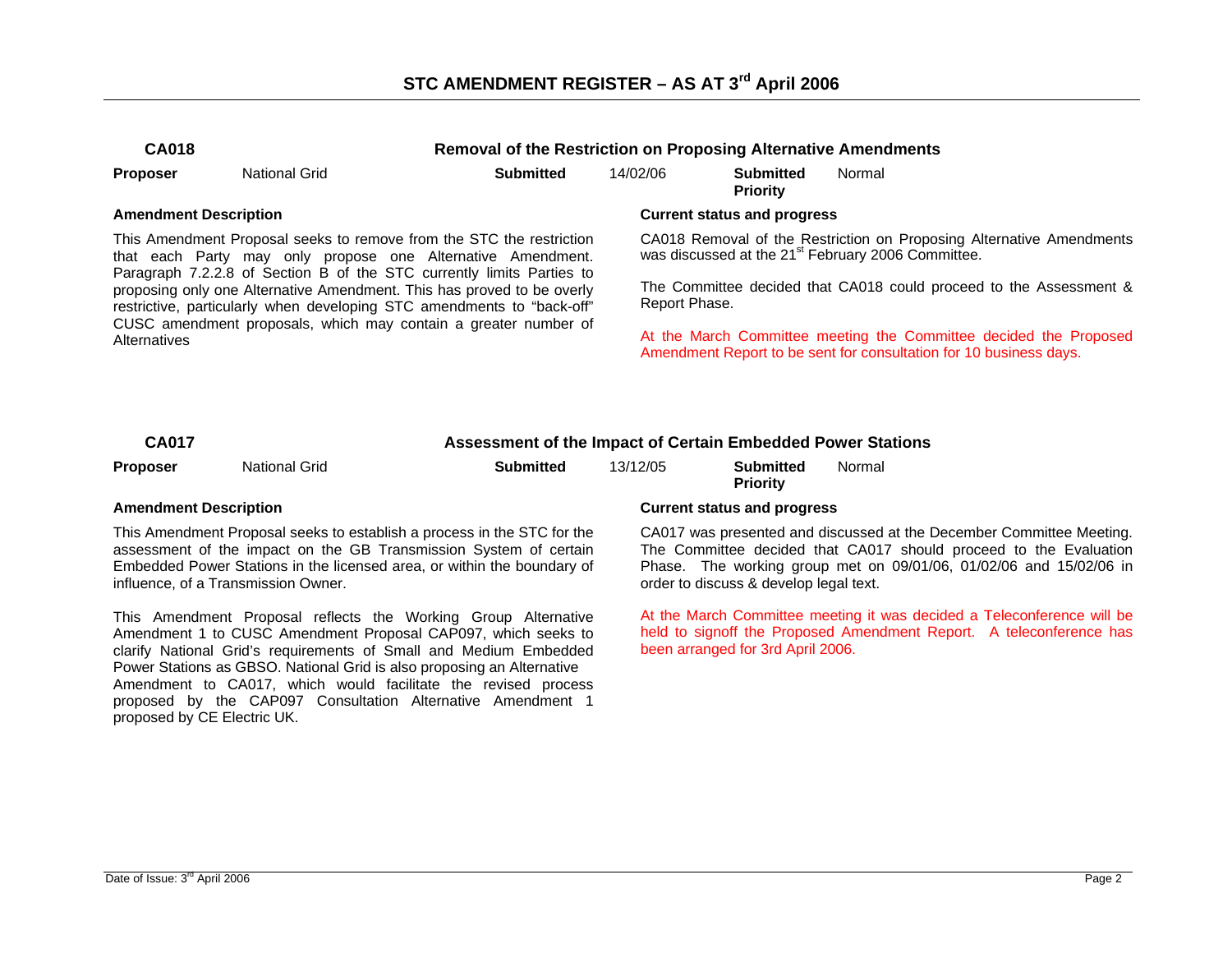| <b>CA016</b> |               | <b>Modification Applications in Respect of Certain Embedded Pow</b> |          |                                     |        |
|--------------|---------------|---------------------------------------------------------------------|----------|-------------------------------------|--------|
| Proposer     | National Grid | <b>Submitted</b>                                                    | 13/12/05 | <b>Submitted</b><br><b>Priority</b> | Normal |

This Amendment Proposal seeks to establish a process in the STC for the assessment of the impact on the GB Transmission System of certain Embedded Power Stations in the licensed area, or within the boundary of influence, of a Transmission Owner.

This Amendment Proposal reflects the original CUSC Amendment Proposal CAP097 (as proposed by National Grid), which seeks to clarify National Grid's requirements of Small and Medium Embedded Power Stations as GBSO. National Grid is also proposing an Alternative Amendment to CA016, which would facilitate the revised process proposed by both the CAP097 Working Group Alternative Amendment 2 and the CAP097 Consultation Alternative Amendment 3 proposed by SP Transmission & Distribution.

### **Amendment Description Current status and progress**

 CA016 was presented and discussed at the December Committee Meeting. The Committee decided that CA016 should proceed to the Evaluation Phase. The working group met on 09/01/06, 01/02/06 and 15/02/06 in order to discuss & develop legal text.

**Power Stations** 

At the March Committee meeting it was decided a Teleconference will be held to signoff the Proposed Amendment Report. A teleconference has been arranged for 3rd April 2006.

### **CA014 Change of Company Name for National Grid Company plc (NGC) and consequential Amendments to the STC**

| <b>Proposer</b>              | National Grid                                                                                                                                                                                                                         | <b>Submitted</b> | 12/07/05 | <b>Submitted</b><br><b>Priority</b> | Normal                                                                                                                                                                                             |
|------------------------------|---------------------------------------------------------------------------------------------------------------------------------------------------------------------------------------------------------------------------------------|------------------|----------|-------------------------------------|----------------------------------------------------------------------------------------------------------------------------------------------------------------------------------------------------|
| <b>Amendment Description</b> |                                                                                                                                                                                                                                       |                  |          | <b>Current status and progress</b>  |                                                                                                                                                                                                    |
|                              | At National Gird Transco's Annual General Meeting (held on 25 <sup>th</sup> July),<br>shareholders approved a motion to change the name of the group to that<br>of National Grid plc, with effective from 27 <sup>th</sup> July 2005. |                  |          |                                     | CA014 was presented to the July Committ<br>decided that CA014 should proceed to industr<br>Amendment Report was issued on 9 <sup>th</sup> A<br>requested by 16 <sup>th</sup> August 2005. The Comm |
|                              | Due to the potential similarity between the group name National Grid plc.                                                                                                                                                             |                  |          |                                     | Report on 24 <sup>th</sup> August 2005. The Amendme                                                                                                                                                |

Due to the potential similarity between the group name National Grid plc and the holder of the Transmission Licence, National Grid Company plc, at the same time the group name was changed, National Grid Company plc was renamed National Grid Electricity Transmission plc.

This proposal proposes that the definition of NGC currently used within the STC and all occurrences of it within the STC are therefore updated.

ee Meeting. The Committee y consultation. The Proposed ugust 2005 and comments nittee agreed the Amendment ent Report was submitted to Ofgem on 26<sup>th</sup> August 2005. Authority approved CA014 on 16<sup>th</sup> September, for implementation on 23rd September 2005.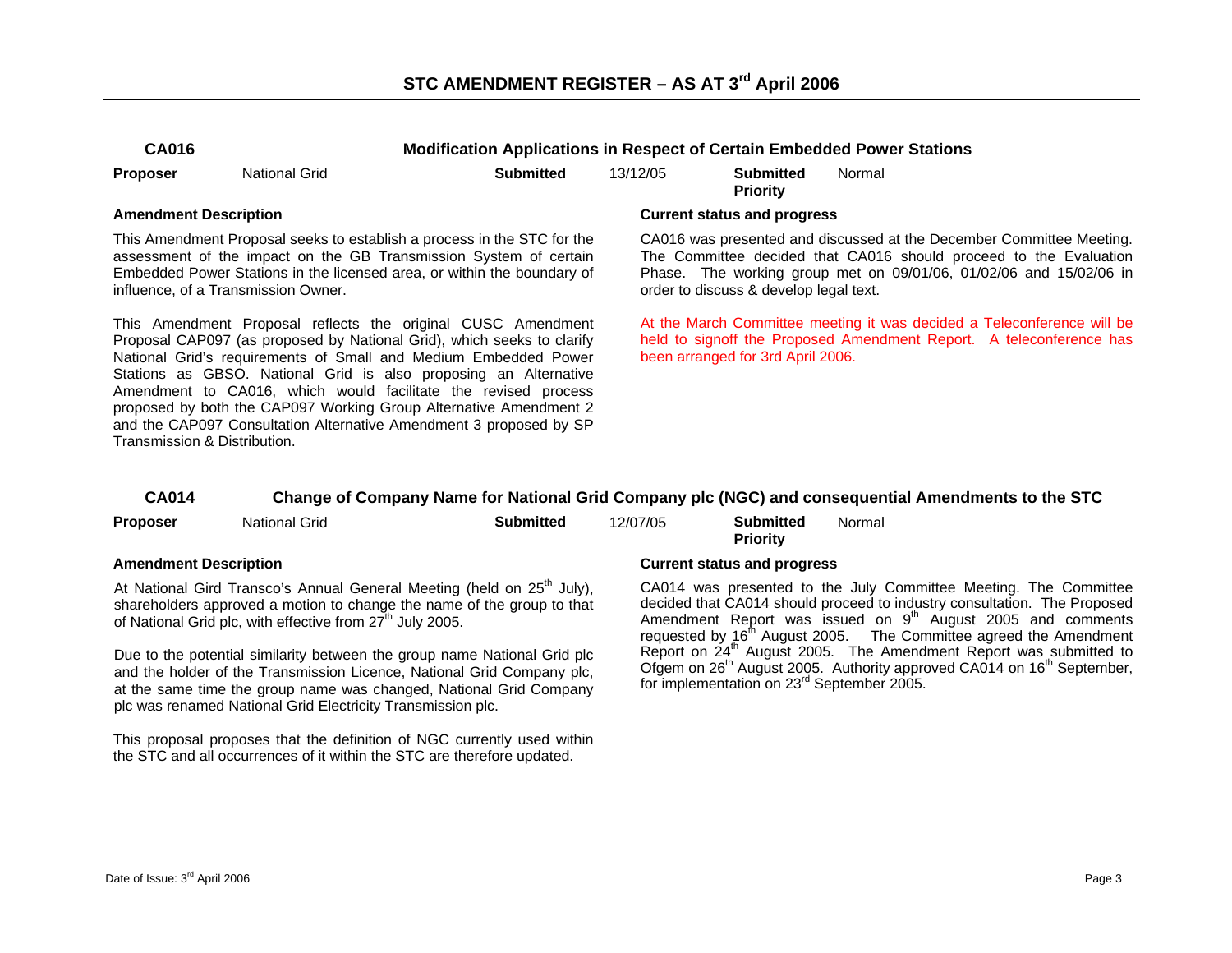# **STC AMENDMENT REGISTER – AS AT 3rd April 2006**

**TEC Exchange Rate Request Process** 

**Proposer** National Grid **Submitted** 18/05/05 **Submitted** 

**Priority**  Normal

This amendment proposes that the STC be modified to cl

arify the process to be followed and the obligations on NGC and each Transmission Owner (TO) under the STC to jointly liaise in the preparation of a TEC Exchange Rate. This would occur when a TEC Exchange Rate Request is received from CUSC Parties, one or both of whom is sited in the licensed area or within the boundary of influence of a Transmission Owner.

### **Amendment Description Current status and progress**

CA013 was presented to the May Committee meeting. The Committee decided that CA013 should proceed to the Assessment & Report Phase. STC Parties to provide their impact and assessment analysis by  $5<sup>th</sup>$  August 2005. Outstanding impact and assessment analysis to be submitted by  $2^{nd}$ September. STC Committee agreed the content and format of the Proposed Amendment Report at September's Committee Meeting. Proposed Amendment Report circulated to the industry for comment on  $27<sup>th</sup>$ September 2005. Responses to be received by 11<sup>th</sup> October 2005. Draft version of Amendment Report to be present to STC Committee Meeting in October for review/comment/approval. The Amendment Report was submitted to Ofgem on 20<sup>th</sup> October 2005. Authority approved CA013 on 1<sup>st</sup> December, for implementation on 8<sup>th</sup> December 2005.

All documents referred to in the Amendment Register are available on the National Grid STC website.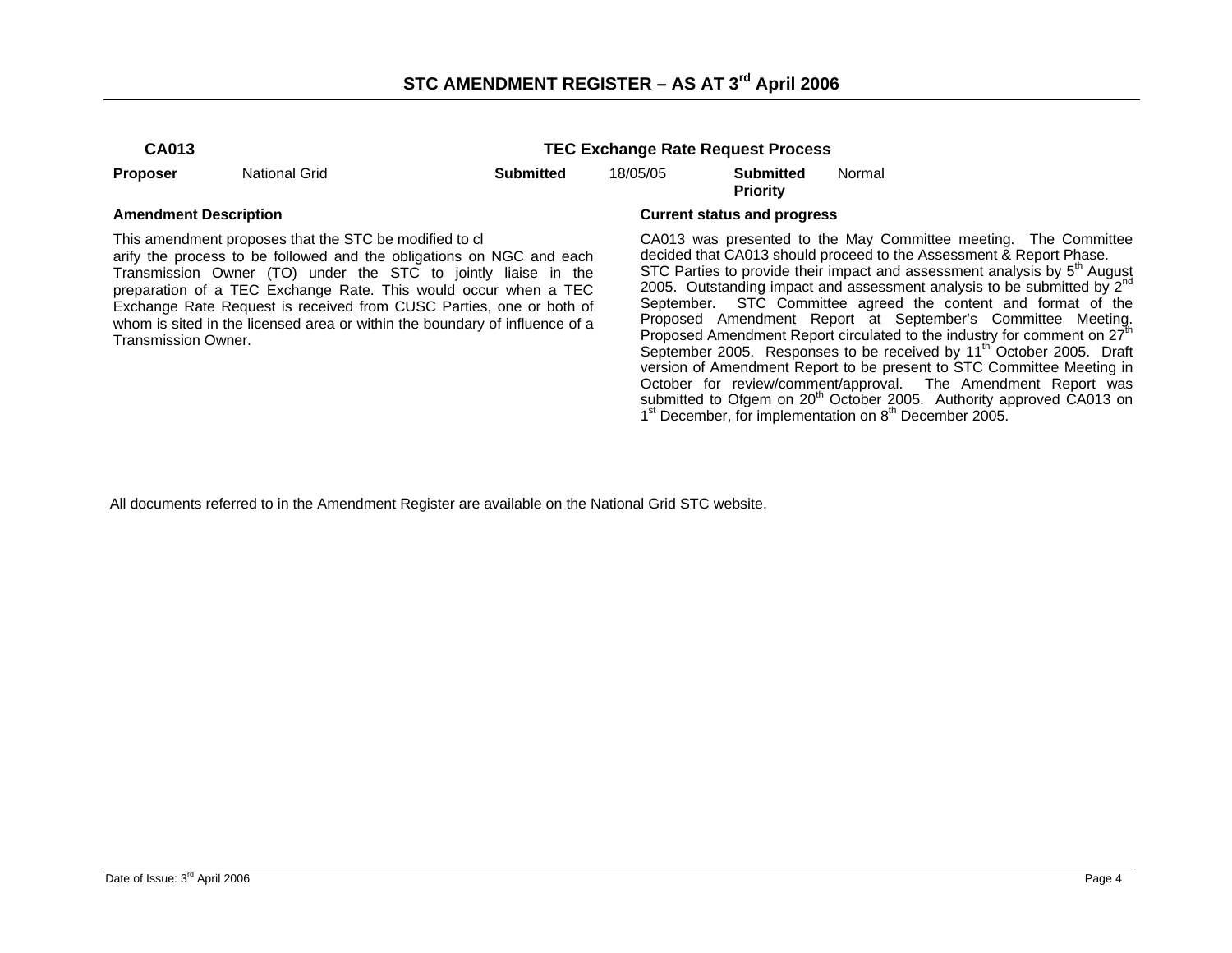All documents referred to in the Amendment Register are available on the National Grid CUSC website.

| <b>CAP123</b>                            |                                                                                                                                                                                                                                                                                                                                                                                                                                                         |                  |          | Quorum at Amendment Panel meetings held via teleconference                                                                      |        |  |
|------------------------------------------|---------------------------------------------------------------------------------------------------------------------------------------------------------------------------------------------------------------------------------------------------------------------------------------------------------------------------------------------------------------------------------------------------------------------------------------------------------|------------------|----------|---------------------------------------------------------------------------------------------------------------------------------|--------|--|
| <b>Proposer</b>                          | <b>National Grid</b>                                                                                                                                                                                                                                                                                                                                                                                                                                    | <b>Submitted</b> | 23/03/06 | <b>Submitted</b><br><b>Priority</b>                                                                                             | Normal |  |
| <b>Amendment Description</b>             |                                                                                                                                                                                                                                                                                                                                                                                                                                                         |                  |          | <b>Current status and progress</b>                                                                                              |        |  |
| of the Amendments Panel.                 | CAP123 proposes to change CUSC 8.9.2 to ensure the available<br>conference provisions within CUSC 8.7.8 can be fully utilised and that<br>meetings held via this provision are capable of being a quorate meeting                                                                                                                                                                                                                                       |                  |          | CAP123 was presented to the March 2006 Panel meeting. The Panel<br>decided that CAP123 should proceed to industry consultation. |        |  |
| <b>Impact on STC:</b><br>None Identified |                                                                                                                                                                                                                                                                                                                                                                                                                                                         |                  |          |                                                                                                                                 |        |  |
| <b>CAP122</b>                            |                                                                                                                                                                                                                                                                                                                                                                                                                                                         |                  |          | <b>Change to the definition of Intertrip Payment for Power Park Modules</b>                                                     |        |  |
| <b>Proposer</b>                          | <b>National Grid</b>                                                                                                                                                                                                                                                                                                                                                                                                                                    | <b>Submitted</b> | 23/03/06 | <b>Submitted</b><br><b>Priority</b>                                                                                             | Normal |  |
| <b>Amendment Description</b>             |                                                                                                                                                                                                                                                                                                                                                                                                                                                         |                  |          | <b>Current status and progress</b>                                                                                              |        |  |
| transmission system.                     | CAP122 proposes to to change the definition of Intertrip Payments within<br>CUSC 4.2A.4(c) and associated terms, to one payment per Power Park<br>Module instead of one payment per Generating Unit. In our view such a<br>change is consistent with the underlying philosophy behind CAP076 and<br>the applicable CUSC objectives and will remove the risk to the Industry<br>of disproportionate costs were a Power Park Module to be tripped off the |                  |          | CAP122 was presented to the March 2006 Panel meeting. The Panel<br>decided that CAP122 should proceed to industry consultation. |        |  |
| Modules.                                 | It is not the intention of this proposal to change the amount payable per<br>trip, (i.e. £400,000), except in the specific context of Power Park                                                                                                                                                                                                                                                                                                        |                  |          |                                                                                                                                 |        |  |

**Impact on STC:**  None Identified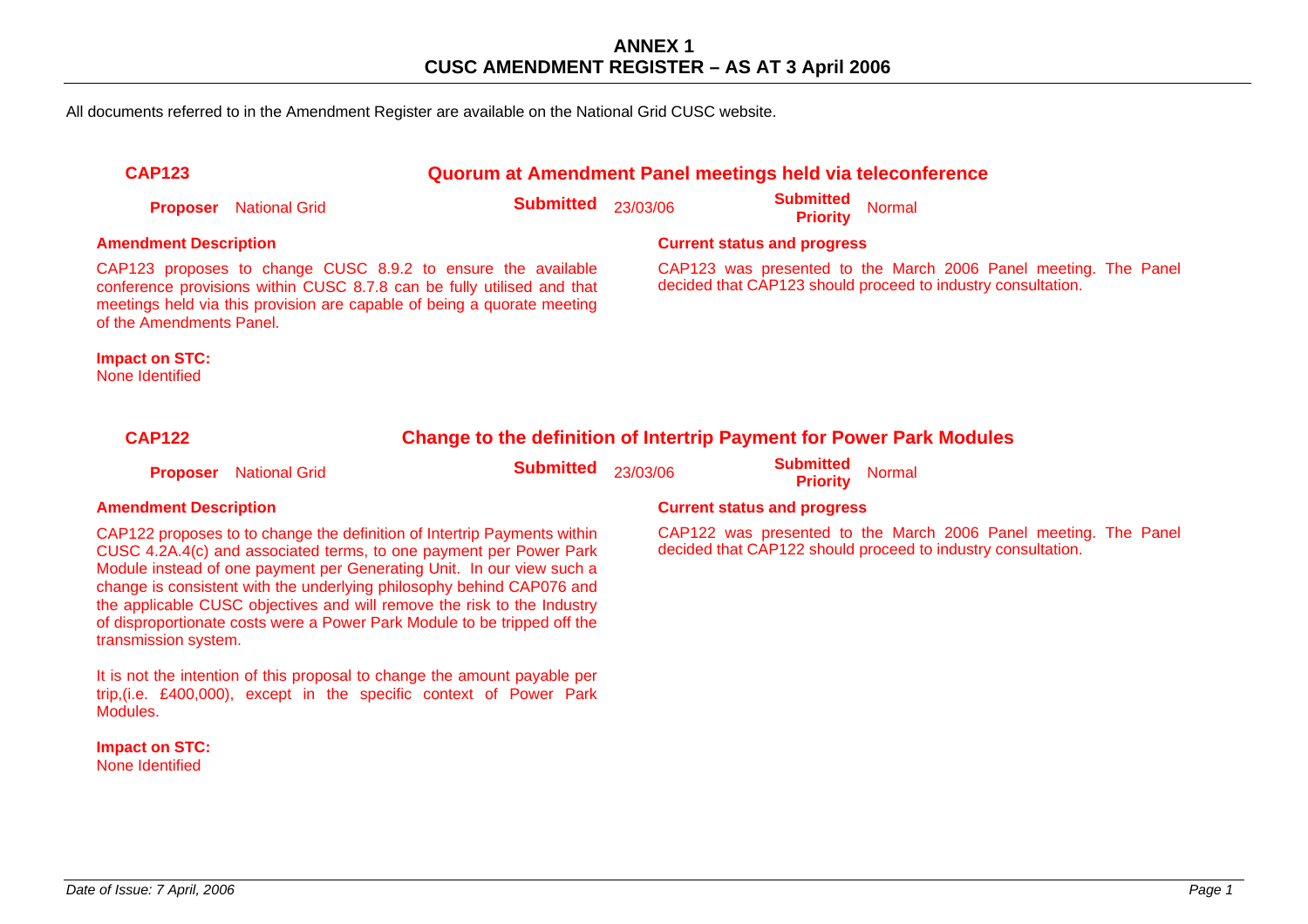**Amendment to Outturn Reconciliation** 

| v<br>۰. |
|---------|
|---------|

**Proposer** National Grid **Submitted** 23/03/06 **Submitted Priority** Normal

CAP121 proposes to change the CUSC provision CUSC 2.14.3 (c) in circumstances where Outturn Reconciliation cannot be completed within one year of the Completion Date, thus providing both National Grid and the Generator with the flexibly to agree mutually acceptable timescales to complete the reconciliation process. Where mutual agreement can not be reached, the existing 12 month period would remain in force.

### **Impact on STC:**

The relevant STC provisions are contained in STCP19-2. However, paragraph 7.3.2 already states that the TO shall send NGET a Final Project Report "within 8 months of the Completion Date (or as otherwise agreed)".

### **Amendment Description Current status and progress Amendment Description Current status and progress**

CAP121 was presented to the March 2006 Panel meeting. The Panel decided that CAP121 should proceed to industry consultation.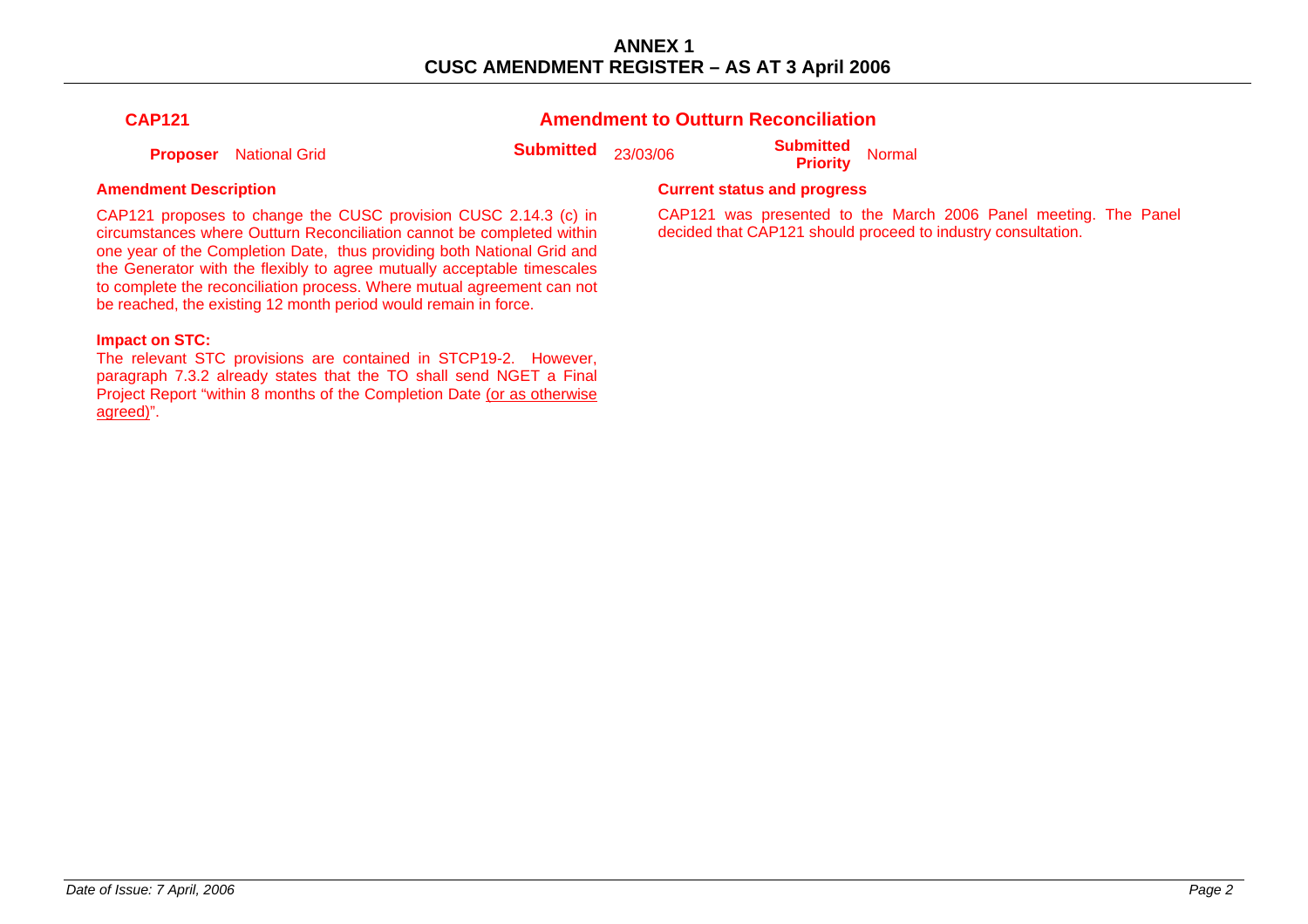| <b>CAP120</b>                    | Connection Application Form - Alternative Connection Offers in England & Wales and Scotland                                                                                                                                                                                                                                                                                                                                                                                                                                                                                                              |                  |          |                                     |                                                                                                                                 |  |
|----------------------------------|----------------------------------------------------------------------------------------------------------------------------------------------------------------------------------------------------------------------------------------------------------------------------------------------------------------------------------------------------------------------------------------------------------------------------------------------------------------------------------------------------------------------------------------------------------------------------------------------------------|------------------|----------|-------------------------------------|---------------------------------------------------------------------------------------------------------------------------------|--|
| <b>Proposer</b>                  | <b>National Grid</b>                                                                                                                                                                                                                                                                                                                                                                                                                                                                                                                                                                                     | <b>Submitted</b> | 23/03/06 | <b>Submitted</b><br><b>Priority</b> | <b>Normal</b>                                                                                                                   |  |
| <b>Amendment Description</b>     |                                                                                                                                                                                                                                                                                                                                                                                                                                                                                                                                                                                                          |                  |          | <b>Current status and progress</b>  |                                                                                                                                 |  |
| Licence Special Condition M.     | CAP120 proposes to change the CUSC Application Form for Bilateral<br>Connection Agreements, (CUSC Exhibit B) to include additional<br>questions to ascertain whether an Applicant has or intends to make an<br>alternative application for connection in England & Wales or Scotland (or<br>vice versa) to enable National Grid to ensure disclosure of information<br>within National Grid is managed in accordance with National Grid                                                                                                                                                                  |                  |          |                                     | CAP120 was presented to the March 2006 Panel meeting. The Panel<br>decided that CAP120 should proceed to industry consultation. |  |
| for confidentiality shall apply. | An alternative connection application is when an Applicant applies for<br>multiple connections to the GB transmission system at different locations<br>and at least one location is outside National Grid's Transmission area<br>i.e. Scotland and where the Applicant does not intend to connect at all<br>the locations which they have applied for, but intends to connect at a<br>location which is most beneficial for their project. Please note this does<br>not apply to competing offers between the Scottish TO's, as no<br>advantage can be gained by National Grid and the normal procedures |                  |          |                                     |                                                                                                                                 |  |

**Impact on STC:**  None Identified.

The proposer requests and recommends that this Amendment Proposal proceeds straight to Industry Consultation for a period of 2 weeks as we believe that it would be beneficial to make this change in a timely way.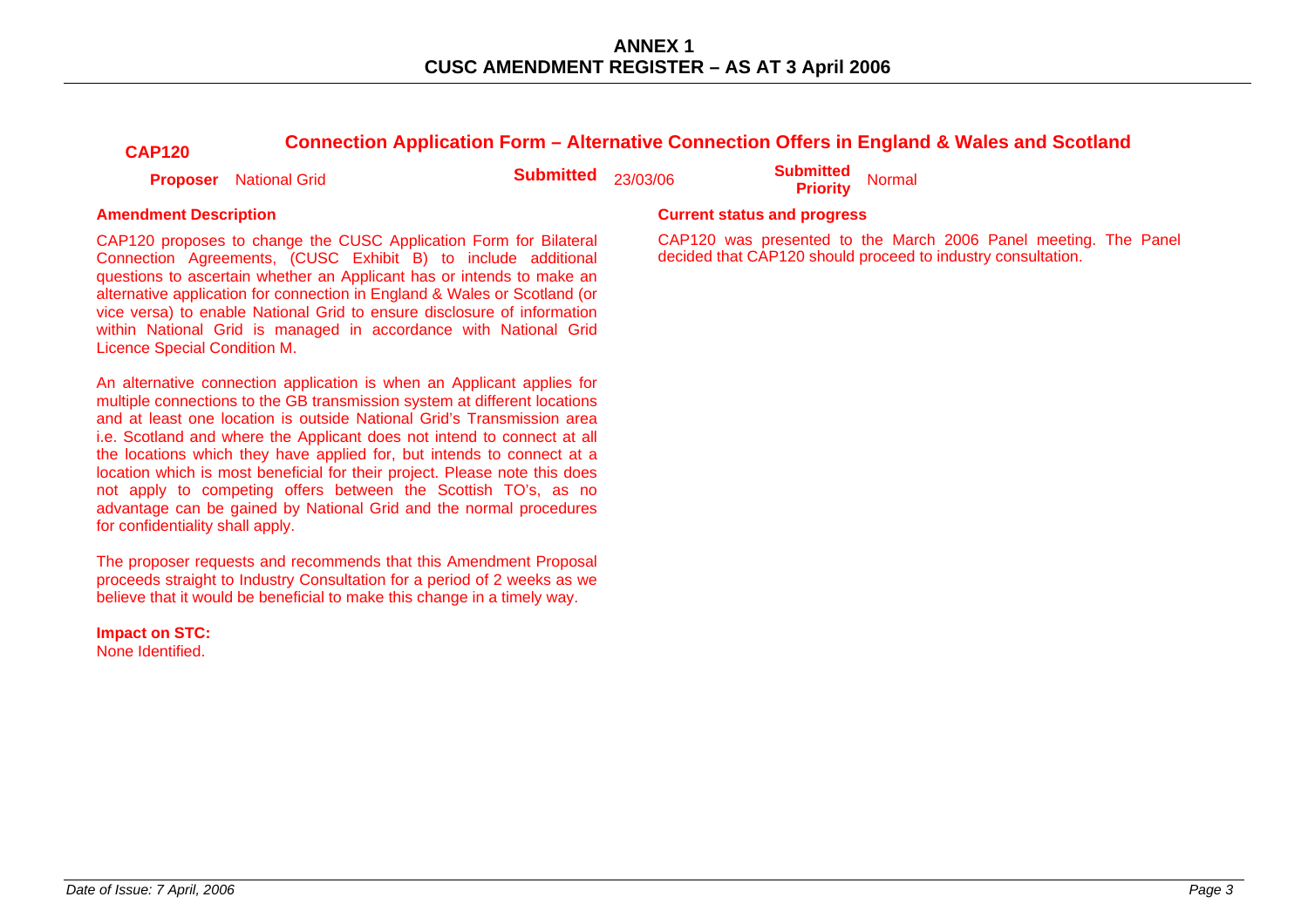| <b>CAP119</b>                     |                        | Clarification of, and correction to, the table of Users' Credit Allowances |          |                                                                                                                                                                              |                                     |        |                                                                                                                                                                                                                                                                                                                               |  |
|-----------------------------------|------------------------|----------------------------------------------------------------------------|----------|------------------------------------------------------------------------------------------------------------------------------------------------------------------------------|-------------------------------------|--------|-------------------------------------------------------------------------------------------------------------------------------------------------------------------------------------------------------------------------------------------------------------------------------------------------------------------------------|--|
|                                   | Proposer National Grid | <b>Submitted</b>                                                           | 19/01/06 |                                                                                                                                                                              | <b>Submitted</b><br><b>Priority</b> | Normal |                                                                                                                                                                                                                                                                                                                               |  |
| <b>Amendment Description</b>      |                        |                                                                            |          | <b>Current status and progress</b>                                                                                                                                           |                                     |        |                                                                                                                                                                                                                                                                                                                               |  |
| % of unsecured Credit Cover.      |                        | CAP 119 proposes to update the table for Users' Credit Allowances as a     |          |                                                                                                                                                                              |                                     |        | CAP119 was presented to the January 2006 Panel meeting. The Panel<br>decided that CAP119 should proceed to industry consultation. The<br>consultation report was circulated on $2^{nd}$ February, with a closing date of 16<br>February 2006. A second period of consultation commenced on 21                                 |  |
| Impact on STC:<br>None Identified |                        |                                                                            |          | February, which will conclude on 7 March 2006. The Draft Amendment<br>Report was circulated on 23 March 2006. The Panel voted on 31 March<br>2006 for the Original Proposal. |                                     |        |                                                                                                                                                                                                                                                                                                                               |  |
| CAP113-118                        |                        |                                                                            |          | <b>Housekeeping Amendment</b>                                                                                                                                                |                                     |        |                                                                                                                                                                                                                                                                                                                               |  |
| Proposer                          | <b>National Grid</b>   | <b>Submitted</b>                                                           | 19/01/06 |                                                                                                                                                                              | <b>Submitted</b><br><b>Priority</b> | Normal |                                                                                                                                                                                                                                                                                                                               |  |
| <b>Amendment Description</b>      |                        |                                                                            |          | <b>Current status and progress</b>                                                                                                                                           |                                     |        |                                                                                                                                                                                                                                                                                                                               |  |
| text.                             |                        | CAP's113 - 118 proposes to correct errors in various sections of the       |          |                                                                                                                                                                              |                                     |        | CAP113-118 was presented to the January 2006 Panel Meeting. The<br>Panel decided that all the amendments proposed were consistent with the<br>definition of a housekeeping amendment and should be processed in                                                                                                               |  |
| Impact on STC:<br>None Identified |                        |                                                                            |          | 23 March 2006 for implementation on 7 April 2006.                                                                                                                            |                                     |        | accordance with Paragraph 8.21.2 of CUSC. Amendment Report issued to<br>Authority on 20 February 2006. The Authority approved the Amendment on                                                                                                                                                                                |  |
| CAP108-112                        |                        |                                                                            |          | <b>Housekeeping Amendment</b>                                                                                                                                                |                                     |        |                                                                                                                                                                                                                                                                                                                               |  |
|                                   | Proposer National Grid | <b>Submitted</b>                                                           | 08/12/05 |                                                                                                                                                                              | <b>Submitted</b><br><b>Priority</b> | Normal |                                                                                                                                                                                                                                                                                                                               |  |
| <b>Amendment Description</b>      |                        |                                                                            |          | <b>Current status and progress</b>                                                                                                                                           |                                     |        |                                                                                                                                                                                                                                                                                                                               |  |
| text.                             |                        | CAP's108 - 112 proposes to correct errors in various sections of the       |          |                                                                                                                                                                              |                                     |        | CAP108-112 was presented to the December Panel Meeting. The Panel<br>decided that all the amendments proposed were consistent with the<br>definition of a housekeeping amendment and should be processed in                                                                                                                   |  |
| Impact on STC:<br>None Identified |                        |                                                                            |          | February 2006                                                                                                                                                                |                                     |        | accordance with Paragraph 8.21.2 of CUSC. The Draft Amendment<br>Report/Consultation Document was circulated on 23 <sup>rd</sup> December for a<br>period of 10 business days until 11 <sup>th</sup> January 2006. The Authority approved<br>the Original Amendment on 31 January 2006 for implementation on 14 <sup>th</sup> |  |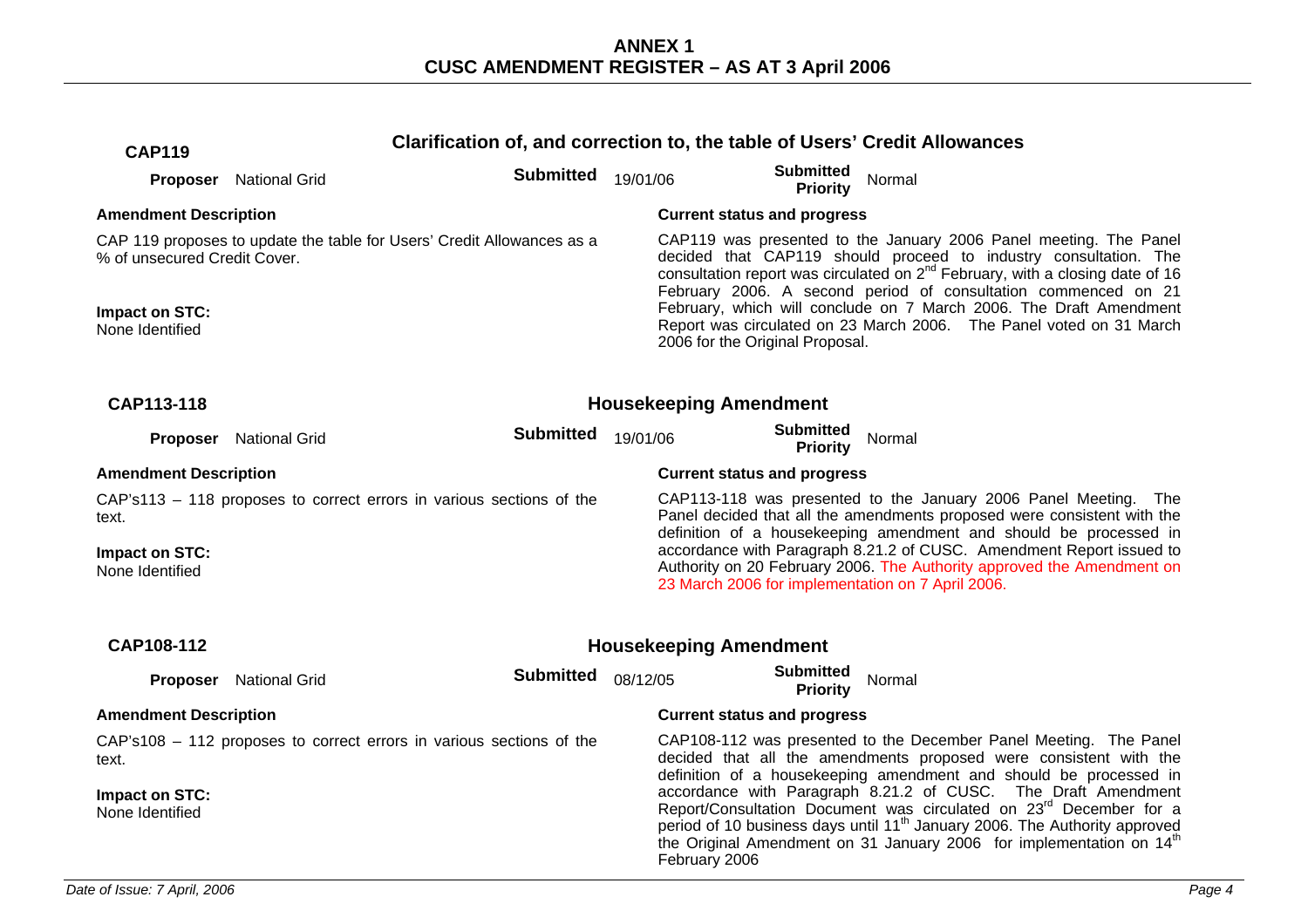# **CAP107 Redefinition of Response Energy Payment (REP) for Mandatory Frequency Response**

**Proposer** E.On **Submitted** 08/12/05 **Submitted Proposer** E.On **Submitted** 08/12/05 **Submitted** Priority

### **Amendment Description Current status and progress**

CAP107 seeks to make a change to the calculation of Response Energy Payment under section 4.1.3.9A of CUSC so what a generator pays, or is paid, is its First Bid Price, for changes in energy output which occur as a result of delivering frequency response.

Currently the Response Energy is priced at a reference price which is the average of the time weighted average System Buy Price and time weighted average System Sell Price for the preceding calendar month.

By paying, or charging the relevant BMU a price equivalent to its First Bid Price, the generator concerned is able to more closely reflect its actual costs.

CAP107 was presented to the December Panel Meeting. The Panel determined that CAP107 should proceed to consideration by the BSSG acting as a Working Group for a period of 3 months, presenting their Final Working Group Report to the March Panel Meeting. The Authority agreed to a month extension at the CUSC Panel meeting 24 February 2006. The Working Group will now report to April Panel Meeting. At the CUSC Panel Meeting on the 31 March 2006 the Authority agreed to an extension due to the proposed cancellation of the April meeting. The Working Group will now report to May Panel Meeting.

# **Impact on STC:**

None Identified

| Amendment to Revise Paragraph 4.5.1 (Indexation – Application) of the CUSC<br><b>CAP106</b> |                      |                                                                                                                                                                                                                                                                                         |          |                                     |                                                                                                                                                                                                                                                                                                                                      |
|---------------------------------------------------------------------------------------------|----------------------|-----------------------------------------------------------------------------------------------------------------------------------------------------------------------------------------------------------------------------------------------------------------------------------------|----------|-------------------------------------|--------------------------------------------------------------------------------------------------------------------------------------------------------------------------------------------------------------------------------------------------------------------------------------------------------------------------------------|
| <b>Proposer</b>                                                                             | <b>National Grid</b> | <b>Submitted</b>                                                                                                                                                                                                                                                                        | 20/10/05 | <b>Submitted</b><br><b>Priority</b> | Normal                                                                                                                                                                                                                                                                                                                               |
| <b>Amendment Description</b>                                                                |                      |                                                                                                                                                                                                                                                                                         |          | <b>Current status and progress</b>  |                                                                                                                                                                                                                                                                                                                                      |
| longer reads clearly.                                                                       |                      | CAP106 seeks to amend an inconsistency in the text of 4.5.1 (Indexation<br>- Application) which has arisen from an interaction between the<br>implemented legal text of CAP047 and CAP076, the precise mechanics<br>of the implementation of these two modifications mean that 4.5.1 no |          |                                     | CAP106 was presented to the October Panel meeting. The<br>that CAP106 should proceed to industry consultation. The<br>report was circulated on 31 <sup>st</sup> October, with a closing date of 1<br>2005. The Final Amendment Report was submitted to the Aut<br>consideration and determination on 25 <sup>th</sup> November 2006. |

**Impact on STC:**  None Identified

Panel decided e consultation  $5<sup>th</sup>$  November thority for their consideration and determination on 25" November 2006. The Authority approved the Original Amendment on 10 February 2006 for implementation  $\sin 24$ <sup>th</sup> February 2006.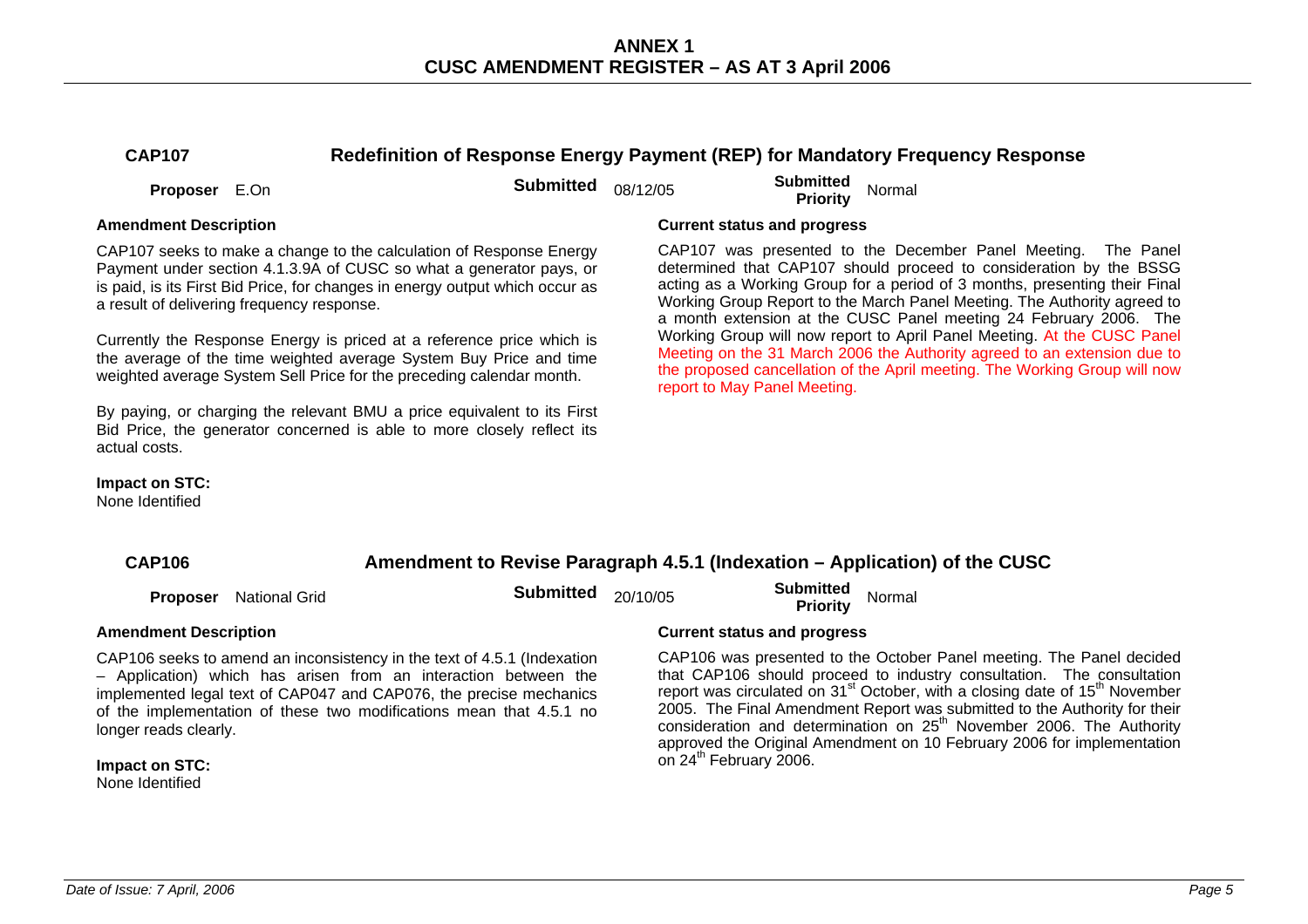| <b>CAP104</b>                                                                                                                                                                                                                                                                                                                             |                      |                                                                                                                                                                                                                       | Amendments to System to Generator Intertrip related terms<br>Concurrently defined in the Grid Code and the CUSC |                                                         |                                                                                                                                                                                                                                                                                                                                                                                   |                                                                                                                                                                                                                                                                                                                                                                                                                                                                      |
|-------------------------------------------------------------------------------------------------------------------------------------------------------------------------------------------------------------------------------------------------------------------------------------------------------------------------------------------|----------------------|-----------------------------------------------------------------------------------------------------------------------------------------------------------------------------------------------------------------------|-----------------------------------------------------------------------------------------------------------------|---------------------------------------------------------|-----------------------------------------------------------------------------------------------------------------------------------------------------------------------------------------------------------------------------------------------------------------------------------------------------------------------------------------------------------------------------------|----------------------------------------------------------------------------------------------------------------------------------------------------------------------------------------------------------------------------------------------------------------------------------------------------------------------------------------------------------------------------------------------------------------------------------------------------------------------|
| <b>Proposer</b>                                                                                                                                                                                                                                                                                                                           | <b>National Grid</b> | <b>Submitted</b>                                                                                                                                                                                                      | 17/08/05                                                                                                        |                                                         | <b>Submitted</b><br>Priority                                                                                                                                                                                                                                                                                                                                                      | Normal                                                                                                                                                                                                                                                                                                                                                                                                                                                               |
| <b>Amendment Description</b>                                                                                                                                                                                                                                                                                                              |                      |                                                                                                                                                                                                                       |                                                                                                                 | <b>Current status and progress</b>                      |                                                                                                                                                                                                                                                                                                                                                                                   |                                                                                                                                                                                                                                                                                                                                                                                                                                                                      |
| identical manner.<br>Impact on STC:<br>None Identified                                                                                                                                                                                                                                                                                    |                      | This amendment proposal seeks to remove the definitions of system to<br>generator Inter-trip categories from the CUSC and replace them with a<br>reference to the Grid Code where they are concurrently defined in an |                                                                                                                 | February 2006.                                          |                                                                                                                                                                                                                                                                                                                                                                                   | CAP104 was presented to the August Panel meeting. The Panel decided<br>that CAP104 should proceed to industry consultation. The consultation<br>report was issued on $30th$ August 2005 with a closing date of $30th$<br>September 2005. The Final Amendment Report was submitted to the<br>Authority for determination on 14 <sup>th</sup> October 2005. The Authority approved<br>the Original Amendment on 1 February 2006 for implementation on 15 <sup>th</sup> |
| <b>CAP103</b>                                                                                                                                                                                                                                                                                                                             |                      |                                                                                                                                                                                                                       |                                                                                                                 | <b>Flexibility of Working Group Internal Procedures</b> |                                                                                                                                                                                                                                                                                                                                                                                   |                                                                                                                                                                                                                                                                                                                                                                                                                                                                      |
| <b>Proposer</b>                                                                                                                                                                                                                                                                                                                           | <b>National Grid</b> | <b>Submitted</b>                                                                                                                                                                                                      | 21/07/05                                                                                                        |                                                         | <b>Submitted</b><br><b>Priority</b>                                                                                                                                                                                                                                                                                                                                               | Normal                                                                                                                                                                                                                                                                                                                                                                                                                                                               |
| <b>Amendment Description</b>                                                                                                                                                                                                                                                                                                              |                      |                                                                                                                                                                                                                       | <b>Current status and progress</b>                                                                              |                                                         |                                                                                                                                                                                                                                                                                                                                                                                   |                                                                                                                                                                                                                                                                                                                                                                                                                                                                      |
| This proposal would provide increased flexibility to the Working Group<br>process by providing the Working Group with the ability to unilaterally<br>alter membership for the period up to the next Amendments Panel,<br>following which the Amendments Panel could either uphold or overturn<br>the Working Group changes of membership. |                      |                                                                                                                                                                                                                       |                                                                                                                 |                                                         | CAP103 was presented to the July Panel. The Panel determined that<br>CAP103 should be considered by the Governance Standing Group, acting<br>as a Working Group and report back to the September Panel. The Panel at<br>the September meeting determined that CAP103 should proceed to wider<br>industry consultation. The consultation report was circulated on 30 <sup>th</sup> |                                                                                                                                                                                                                                                                                                                                                                                                                                                                      |

Furthermore, it proposes that Working Group members are able to agree a three day timetable for the approval of Working Group Reports by the Working Group if all Working Group Members agree to this. However, in the event of no agreement, the standard five day timetable for approval would remain.

**Impact on STC:**  None Identified

industry consultation. The consultation report was circulated on 30<sup>th</sup> September, with a closing date of  $14<sup>th</sup>$  October 2005 A second period of consultation commenced on 20<sup>th</sup> October until 3<sup>rd</sup> November 2005. The Final Amendment Report was submitted to the Authority for their consideration and determination on  $16<sup>th</sup>$  November 2005. The Authority approved the Consultation Alternative Amendment on 22<sup>nd</sup> December for implementation on 10<sup>th</sup> January 2006.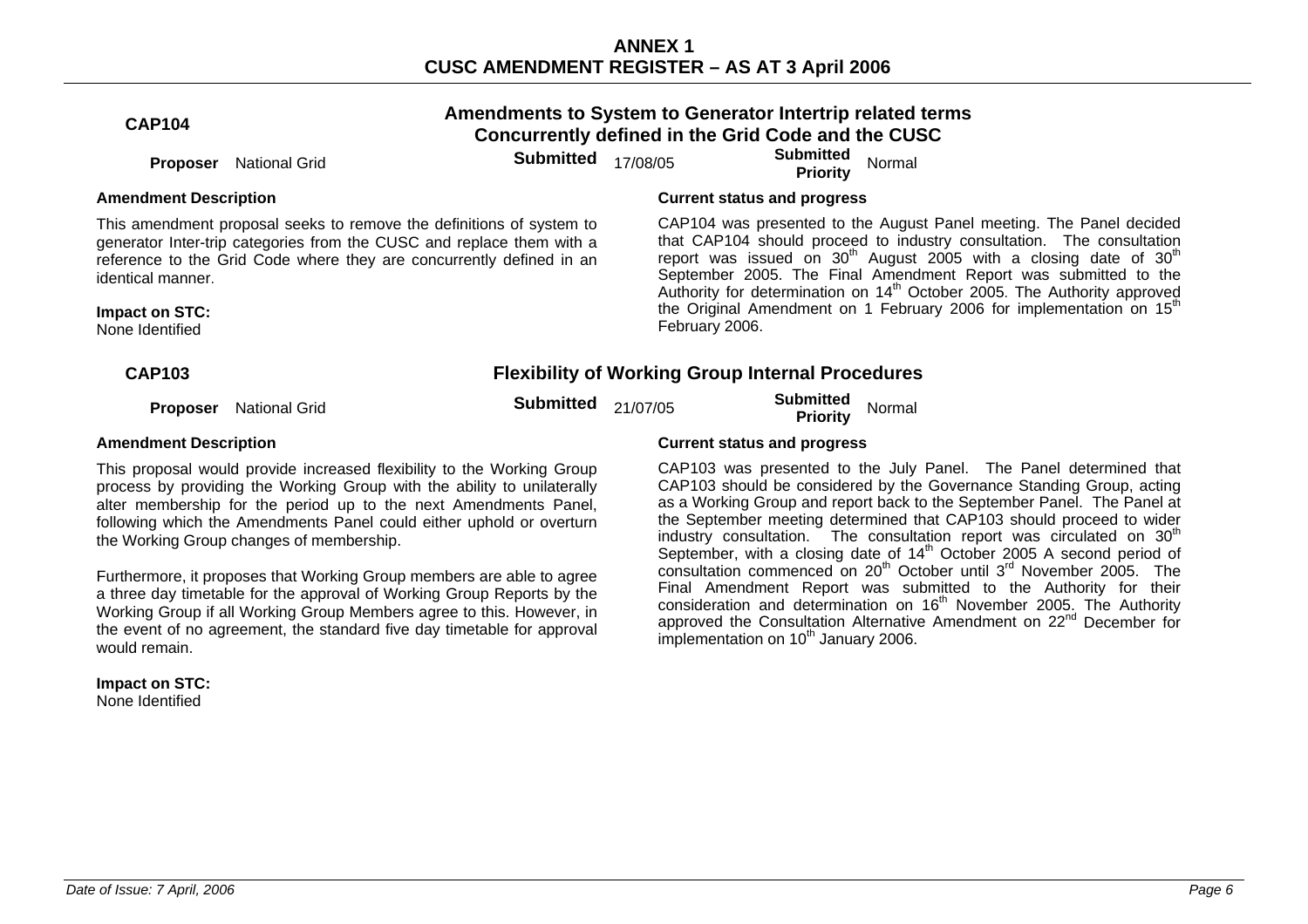### **Revision of CUSC Amendment Provisions to Ensure that Amendment Reports Include a Collective CUSC Panel Recommendation**

**CAP100/101** 

# **Removal of the Amendments Panel Chairman's Casting Vote – In Context of Amendments Panel Recommendations**

**Proposer** National Grid **Submitted** 21/07/05 **Submitted Proposer** National Grid

**CAP100 has been amalgamated with CAP101** 

CUSC Amendment Reports currently contain a Section for Panel Members views to be recorded. However, there is no opportunity for the Amendments Panel to make, and have recorded within the final Amendment Report, a collective recommendation to the Authority as to whether an Amendment proposal (and any Alternative Amendments) in the view of the Amendments Panel, better facilitate the Applicable Code Objectives.

Following discussions with the Governance Standing Group, NGC propose that when an Amendment Report has reached the point at which it would currently go to the Authority (i.e. after the Amendments Report has been circulated to the Industry in draft form) it should instead be tabled at the next Amendments Panel.

The Amendments Panel would be required to vote as to whether they believed that the Amendment Proposal, and any Alternatives, better facilitated the Applicable Code Objectives. This vote would be recorded in the Panel Members Views Section. (Clearly Panel Members could abstain should they so wish.) In addition to the vote, any comments that Panel Members wished to have recorded, in relation to their view as to whether a proposal better facilitated the Applicable Code Objectives would also be noted within this section. Following the Amendments Panel Meeting, the Amendment Report, including the Panel Vote and views would be circulated to the Panel for 5 business days, to allow Panel Members a chance to check the factual accuracy of the way in which their views had been recorded. The Amendment Report would at that point be sent to the Authority.

**Impact on STC:**  None Identified

### **Amendment Description Current status and progress**

 CAP100 was presented to the July Panel. The Panel determined that CAP100 should be considered by the Governance Standing Group, acting as a Working Group and present their Final Report to the September Panel. At the August Panel, it was agreed to amalgamate CAP100 with CAP101. The Panel at the September meeting determined that CAP100/101 should proceed to wider industry consultation. The consultation report was circulated on  $30<sup>th</sup>$  September, with a closing date of  $14<sup>th</sup>$  October 2005. A further period of consultation commenced 20<sup>th</sup> October 2005 until 3<sup>rd</sup> November 2005. The Final Amendment Report was submitted to the Authority for their consideration and determination on  $17<sup>th</sup>$  November 2005. The Authority approved the Original Amendment on 22<sup>nd</sup> December for implementation on  $10^{th}$  January 2006.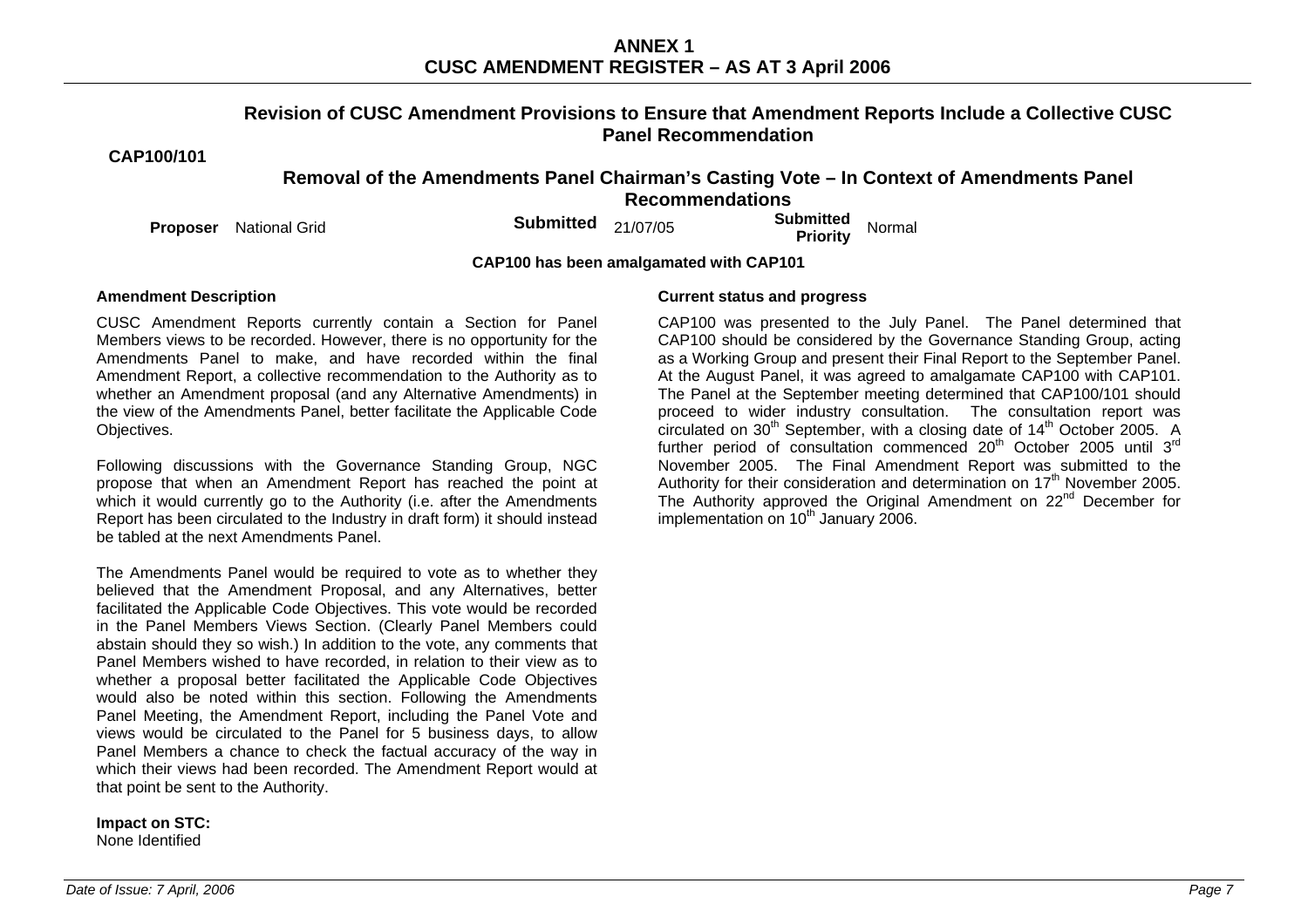# **CAP097 Revision to the Contractual Requirements for Small and Medium Embedded Power Stations under 6.5**

**Proposer** National Grid **Submitted** 21/07/05 **Submitted Proposer** National Grid

This Amendment Proposal clarifies NGC's requirements from Embedded Small and Medium Power Stations in order to efficiently discharge its obligations imposed through the Transmission Licence and the Act. In setting out the requirements this Amendment Proposal recognises the Grid Code LEEMPS proposal in relation to the NGC/ DNO / Medium Power Station interfaces and seeks to ensure the CUSC processes under CUSC 6.5 are consistent with the requirements of the Grid Code.

This Amendment Proposal therefore includes additional requirements that whilst stand-alone support proposals by the LEEMPS working group under the Grid Code. The Grid Code changes are based on an indirect relationship between NGC and Embedded Medium Power Stations, facilitated via the DNO. The DNO would ensure the Embedded Medium Power Station complies with the relevant requirements of the Grid Code, including the provision of information to allow NGC to assess the impact of an Embedded development on the Transmission System.

### **Impact on STC:**

Consequential knock-on effects identified within STC, and National Grid has proposed STC Amendment Proposal CA016 and CA017 to address these issues. STC Working Group established to discuss CA016 and CA017. SPTL has proposed an Alternative Amendment Proposal CA019 as an Alternative to CA017. At the March Committee meeting it was decided a Teleconference will be held to signoff the Proposed Amendment Report. A teleconference has been arranged for 3rd April 2006. Teleconference took place on 3<sup>rd</sup> April 2006, the Committee signed off the report. The Proposed Amendment Report was submitted for Industry Consultation on 4<sup>th</sup> April 2006.

### **Amendment Description Current status and progress**

CAP097 was presented to the July Panel. The Panel determined that CAP097 should be considered by a Working Group and present their Final Report to the October Panel. The Working Group presented their Final Report to the Panel on 28<sup>th</sup> October. The Panel determined that CAP097 should proceed to wider industry consultation. The Consultation commenced on 10<sup>th</sup> November 2005, until the 12<sup>th</sup> December 2005. Consultation Alternatives were proposed during the Original Consultation period. The Consultation Alternative Consultation Document was circulated on 23r<sup>d</sup> December until 11<sup>th</sup> January 2006. The Draft Amendment Report was circulated on 23 January 2006. The Panel voted on 24 February 2006 for CAA1 as being the best option with a 10 day implementation. The Final Amendment Report was submitted to the Authority on 15<sup>th</sup> March 2006 for their consideration and determination.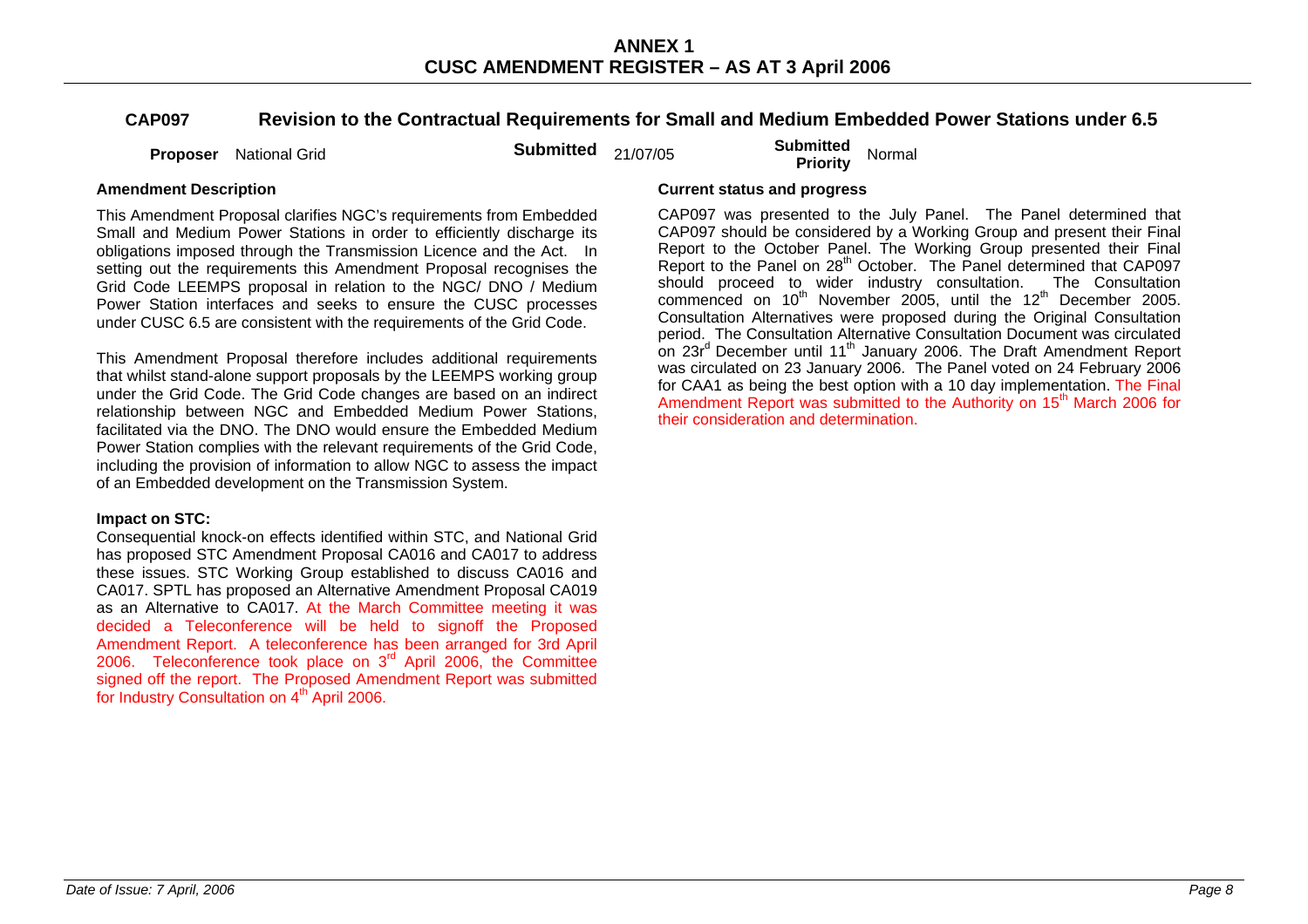|  | CAP094 |
|--|--------|
|--|--------|

# **Limited Duration Transmission Entry Capacity**

**Proposer** First Hydro **Submitted 15/06/05 Submitted Proposer** First Hydro **Submitted Submitted Priority** Normal

CAP094 seeks to introduce a new access product – Limited Duration Transmission Entry Capacity (LDTEC). The current access products do not embrace circumstances where TEC is available for the remainder of the financial year but NGC is not able to grant enduring TEC because of the time taken to analyse a proposal or future rights not being available. The new product would also extend to circumstances where the generator only requires TEC for the remainder of the financial year and does not require enduring TEC rights.

### **Impact on STC:**

None Identified

### **Amendment Description Current status and progress**

The Panel agreed that CAP094 should be considered by a Working Group reporting back to the August Panel. The Panel agreed to an extension of the working group consideration of one month and that the Working Group Report should be presented to the September Panel meeting. The Panel determined at the September meeting that CAP094 should proceed to wider industry consultation. The consultation report was circulated on  $4<sup>th</sup>$ October, with a closing date of 4<sup>th</sup> November 2005. A second period of consultation was undertaken commencing on 14<sup>th</sup> November until 28<sup>th</sup> November 2005. The Draft Amendment Report was circulated on 5<sup>th</sup> December 2005. The Final Amendment Report was submitted to the Authority on  $13<sup>th</sup>$  December 2005. The Authority approved the WGAA 5 Amendment on 22 February 2006 for implementation on 1 April 2006.

# **CAP093 Enabling the Flow of Electricity From Distribution Systems Into the Transmission System at Grid Supply Points**

**Proposer** Central Networks **Submitted** 15/06/05 **Submitted Proposer** Central Networks **Submitted Submitted** 15/06/05 **Priority** 

CAP093 aims to recognise the flow of electricity from distribution systems into the transmission system at Grid Supply Points. This will be achieved by altering the CUSC definitions of Grid Supply Point and Distribution System, and by making any necessary consequential changes.

### **Impact on STC:**

The definition of Distribution System changes if either the original or Working Alternative Amendment Proposal is approved. Currently the STC definition refers to the CUSC as at the Code Effective Date. If the CUSC was amendment with the new definition, the STC would still refer to the previous definition of the term. The STC definition may have to be updated to reflect CUSC changes.

### **Amendment Description Current status and progress**

The Panel agreed that CAP093 should be considered by a Working Group reporting back to the September Panel. The Panel at the September meeting determined that CAP093 should proceed to wider industry consultation. The consultation report was circulated on 29<sup>th</sup> September, with a closing date of 31<sup>st</sup> October 2005. A consultation alternative was proposed and a second period of consultation was due to commence by  $7<sup>th</sup>$ November 2005. The Final Amendment Report was submitted to the Authority for their consideration and determination on 5/12/05. Ofgem rejected original and alternative amendments on 19 January 2006.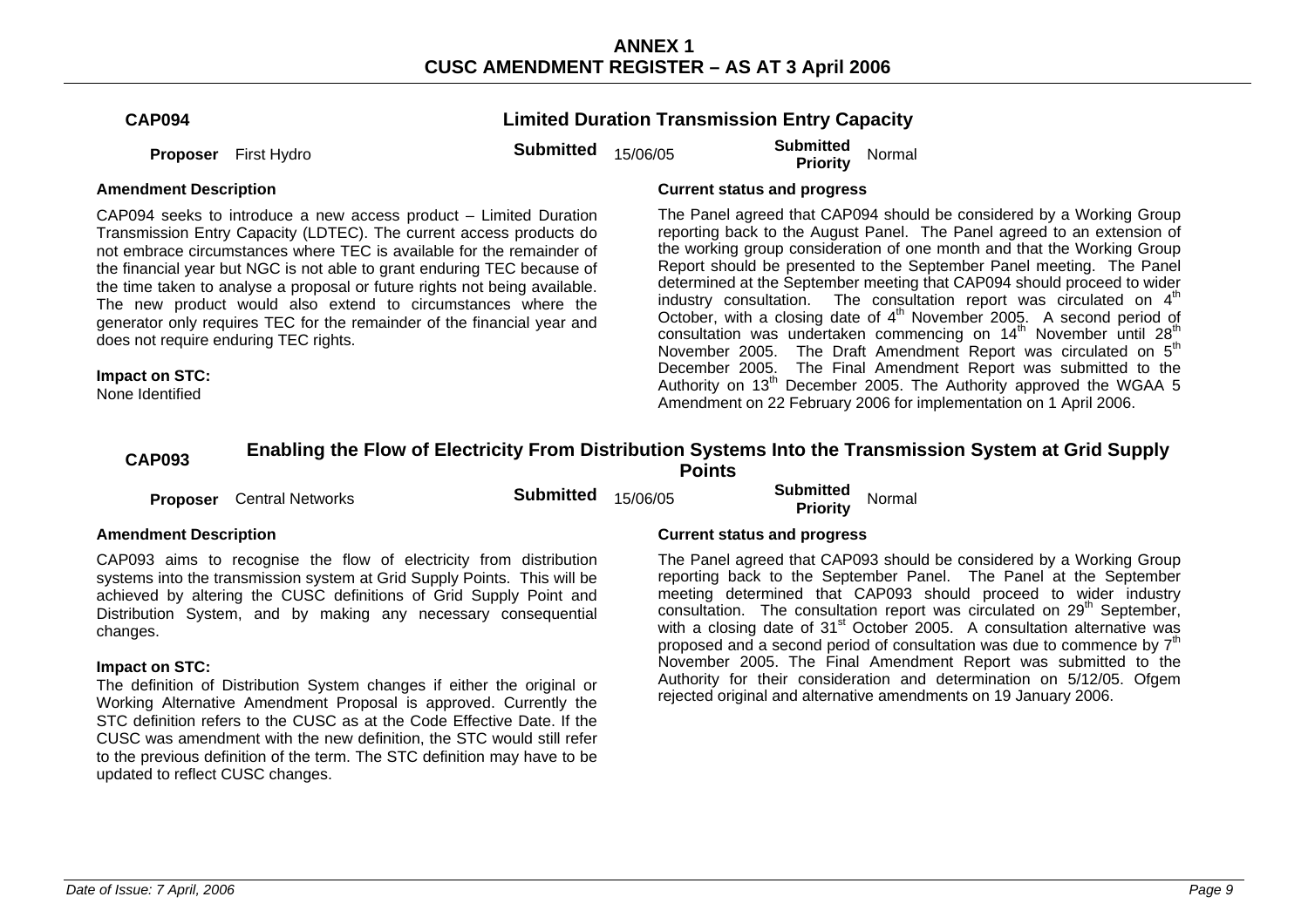# **CAP092 Consistent Generation Use of System Charge Liability Provisions for Transmission Access Products.**

**Proposer** E.on **Submitted** 15/06/05 **Submitted Proposer** E.on

CAP092 seeks to cap the charges payable for STTEC and/or TEC in any one financial year to that which would have been paid for TEC alone. The proposer argues that paying more for tranches of STTEC compared to what would have been paid in annual TEC charges is an unintended consequence of the introduction of the product. The proposer argues that this gives rise to discrimination and thus adverse effects on competition.

**Impact on STC:** 

None Identified

### **Amendment Description Current status and progress**

The Panel agreed that CAP092 should be considered by a Working Group reporting back to the August Panel. At the August Panel Meeting, it was agreed that the Working Group Report should be presented to the September Panel meeting. The Panel at the September meeting determined that CAP092 should proceed to wider industry consultation. The consultation report was circulated on  $27<sup>th</sup>$  September, with a closing date of 28<sup>th</sup> October 2005. Draft Amendment Report was circulated on 2<sup>nd</sup> November 2005. The Final Amendment Report was submitted to the Authority on 11<sup>th</sup> November 2005. The Authority rejected the #original and all alternative amendments on 13 February 2006.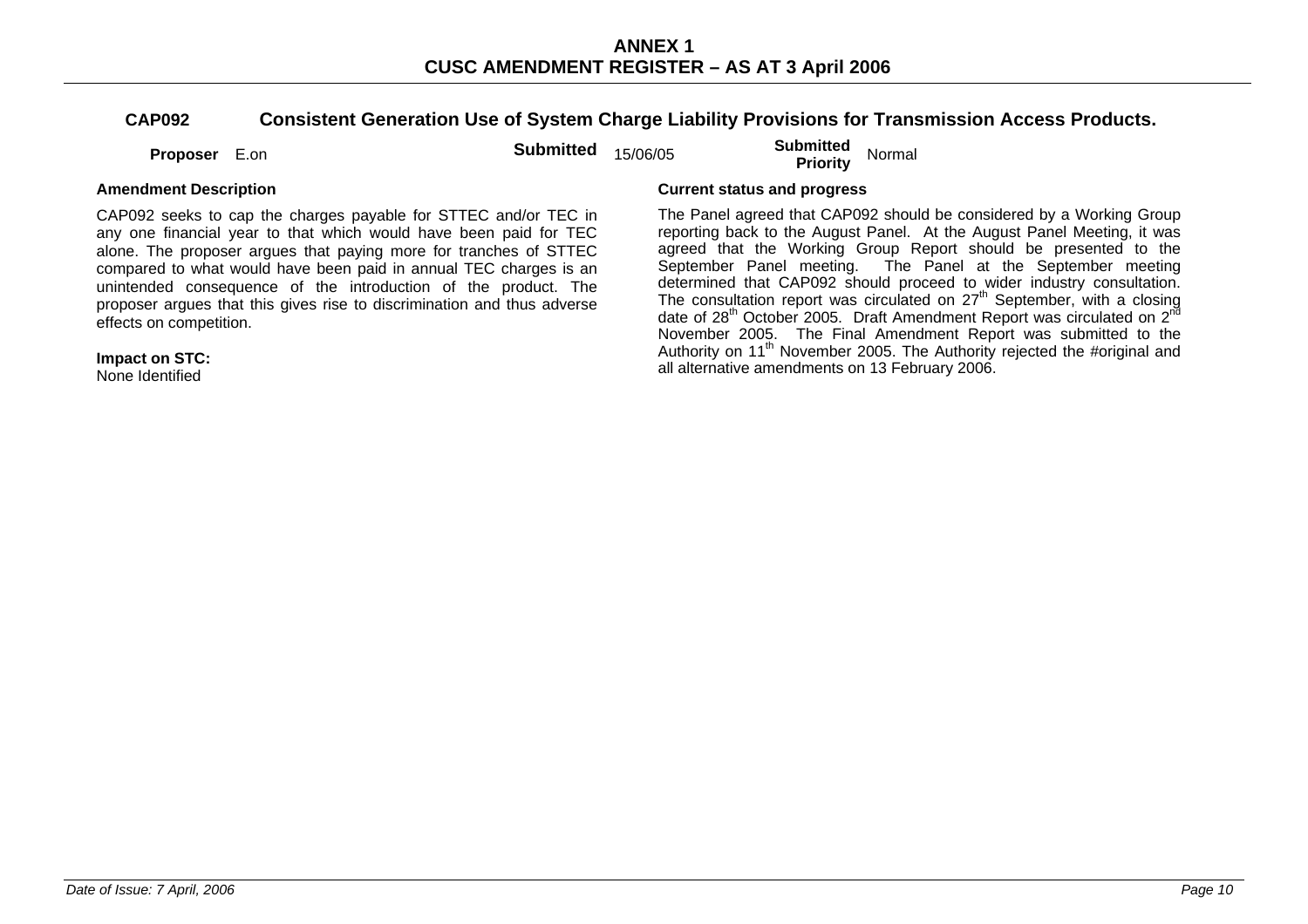**CAP091 Establishment and maintenance of an Unsecured Credit Allowance for Rated and Unrated Companies and the alignment of the Value at Risk calculation with current best practice.** 

**Proposer** BizzEnergy **Submitted** 20/05/05 **Submitted Proposer** BizzEnergy **Submitted** 20/05/05

This amendment seeks to Modify the CUSC to incorporate provisions for unrated companies to establish an appropriate line of credit in accordance with the CUSC Objectives taking account of the Best Practice Guidelines for Network Operator Credit Cover Conclusions Document published in February 2005 by OFGEM.

For example it is anticipated that at a high level the modification should include amongst other things:

- 1. Establish an unsecured credit allowance for unrated counterparties by using the payment record.
- 2. Where a company rated in the lower bands or an unrated counterparty seeks to increase its unsecured credit allowance it can do so by submitting to independent assessment of its creditworthiness.
- 3. Recalculation of the Demand Reconciliation Credit Cover amount of 10%.

# **Impact on STC:**

None Identified

### **Amendment Description Current status and progress**

 CAP091 was presented to the May 2005 Panel. The Panel determined that CAP091 should be considered by a Working Group reporting back to the August 2005 Panel. At the July Panel, the Working Group made representation that CAP091 should be merged with the previously merged CAP089/090. The Working Group presented their combined Final Report to the August Panel. The Panel determined that CAP0089/09091 should proceed to wider industry consultation. The consultation report was circulated on  $2^{nd}$  September, with a closing date of 3<sup>rd</sup> October 2005. A high volume of Consultation Alternatives were proposed, a second period of consultation commenced on 10<sup>th</sup> October. concluding on 24<sup>th</sup> October 05. The Draft Amendment Report was circulated 31<sup>st</sup> October. The Final Amendment Report was submitted to the Authority  $8<sup>th</sup>$  November 2005. The Authority approved Consultation Alternative Amendment 12 on 20<sup>th</sup> December for implementation on 1<sup>st</sup> February 2006.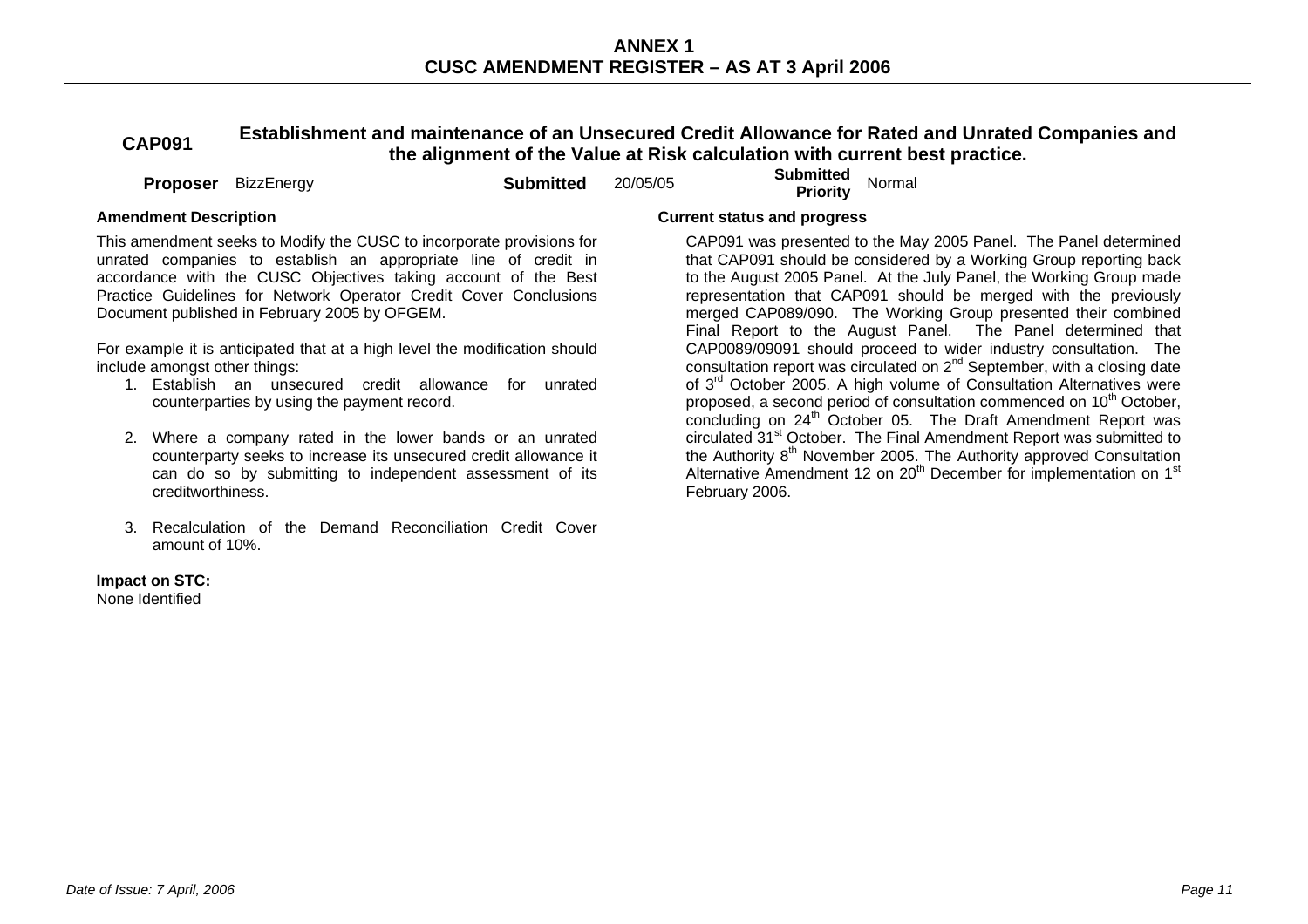# **Credit Limits for rated companies**

**Proposer** National Grid **Submitted** 20/05/05 **Submitted Proposer** National Grid

The amendment seeks to address and codify Ofgem's recommendations within its Network Operator Best Practice quidelines.

This amendment would introduce the rules of establishing individual user limits based on a percentage of the maximum credit limit.

CAP:089 proposed that the CUSC should set a maximum credit limit based on 2% of Regulatory Asset Value of an individual Network Operator. This proposal is that individual counterparty credit limits and those that use Parent Company Guarantees or aggregates of both, should be set using credit ratings applied under the 'Basel 2' rules for determining bank capital adequacy. The implication is that the maximum credit allowances of 100 percent of maximum credit limit for AAA/AA and 40 percent for A. For the third band, (BBB) NGC proposes, consistent with Ofgem's guidelines, that the above allowance be further subdivided, such that the following are applied to rated entities:

**Impact on STC:** 

None Identified

### **Amendment Description Current status and progress**

 CAP090 was presented to the May 2005 Panel. The Panel determined that CAP090 should be considered by a Working Group reporting back to the August 2005 Panel. At the July Panel the Working Group made representation that CAP's089 and 090 should be merged. The Panel agreed that the Working Group should present a combined Final Report to the August Panel. Approved - See CAP091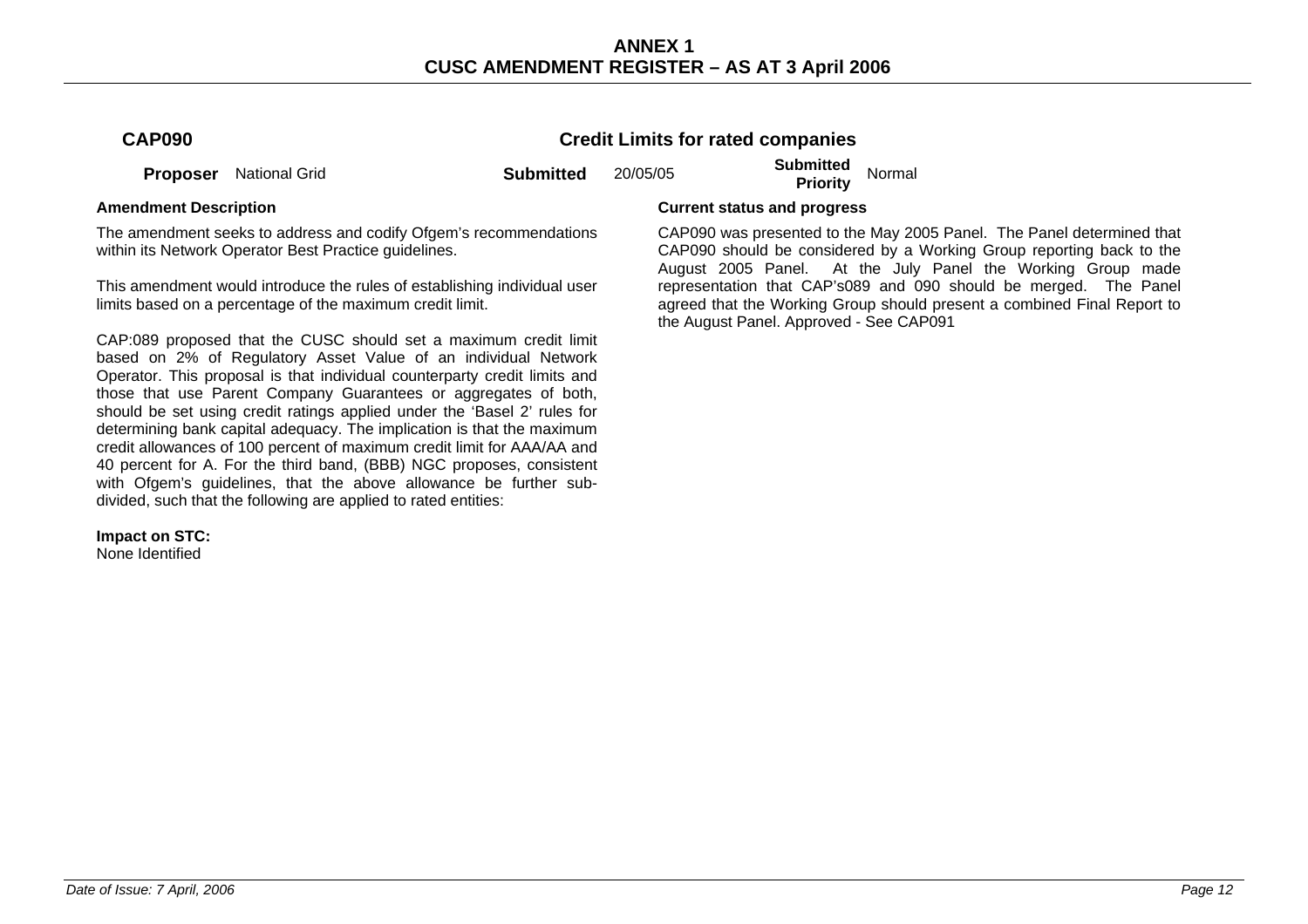| <b>CAP089</b> |                               |                  | <b>Maximum Unsecured Credit Limit</b> |                              |        |
|---------------|-------------------------------|------------------|---------------------------------------|------------------------------|--------|
|               | <b>Proposer</b> National Grid | <b>Submitted</b> | 20/05/04                              | Submitted<br><b>Priority</b> | Normal |

The amendment seeks to address and codify Ofgem's recommendations within its Network Operator Best Practice quidelines.

It is proposed that that Network Operators should set a maximum credit limit based on 2% of Regulatory Asset Value. Currently there is no unsecured credit limit within CUSC if a user has NGC credit rating (A- or A3 respectively as set by Standard and Poor's or Moody's for connection charges, BBB- or Baa3 respectively as set by Standard and Poor's or Moody's for Use of System charges). CUSC will require amending in order to implement the criteria for setting the maximum credit limit.

**Impact on STC:** 

None Identified

### **Amendment Description Current status and progress**

 CAP089 was presented to the May 2005 Panel. The Panel determined that CAP089 should be considered by a Working Group reporting back to the August 2005 Panel. Approved - See CAP091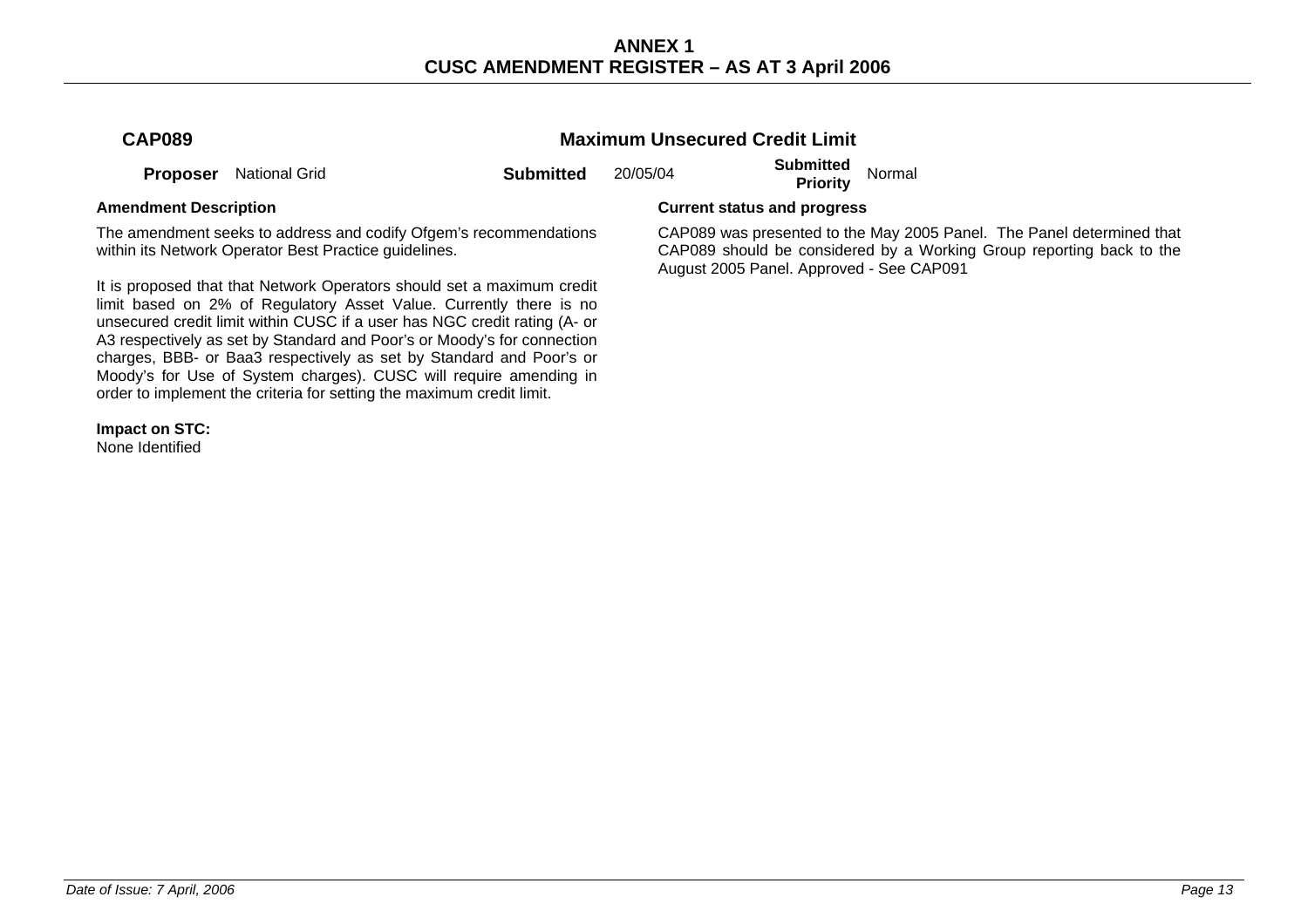# **BSC MODIFICATION REGISTER (Part 1: Pending Modifications)** 24/03/2006 24/03/2006

| P 199                           |                      | Quantification of Demand Control in the BSC                                                                      |                                                                   |                       |  |  |  |
|---------------------------------|----------------------|------------------------------------------------------------------------------------------------------------------|-------------------------------------------------------------------|-----------------------|--|--|--|
| Proposer                        | <b>Mark Duffield</b> | <b>Modification Description</b>                                                                                  | <b>Current progress</b>                                           | <b>Current Status</b> |  |  |  |
| Organisation                    | <b>NATIONAL GRID</b> | This Modification Proposal is in relation to the activity of                                                     | On 09 February 2006, the BSC Panel                                | Assessment Procedure  |  |  |  |
| Raised                          | 30/01/2006           | Demand Control as instructed by the System Operator,<br>under $OC.6$ (c), (d) & (e) of the Grid Code. This       | submitted P199 to a 3-month<br>Assessment Procedure, with an      |                       |  |  |  |
| <b>Process</b>                  | <b>NORMAL</b>        | Modification Proposal has been raised to address the<br>distortion of the allocation of MW toparticipants energy | Assessment Report to be presented to<br>the Panel on 11 May 2006. | Status update         |  |  |  |
| Authority<br><b>Report Date</b> | June 2006            | accounts, and the size and direction of NIV, in the event<br>of a Demand Control instruction by the SO.          |                                                                   | 13-Feb-06             |  |  |  |
| <b>Modification</b><br>Group    | <b>PSMG</b>          |                                                                                                                  |                                                                   |                       |  |  |  |

### **P 198Introduction of a Zonal Transmission Losses scheme**

| Proposer                        | <b>Terry Ballard</b> | <b>Modification Description</b>                                                                                                                                                                  | <b>Current progress</b>                                                         | <b>Current Status</b>       |
|---------------------------------|----------------------|--------------------------------------------------------------------------------------------------------------------------------------------------------------------------------------------------|---------------------------------------------------------------------------------|-----------------------------|
| Organisation                    | <b>RWE NPOWER</b>    | It is proposed that a zonal transmission losses scheme is                                                                                                                                        | On 09 March 2006, the BSC Panel noted                                           | <b>Assessment Procedure</b> |
| Raised                          | 16/12/2005           | introduced to the GB BSC. This scheme would be based on<br>the principles established under Modification P82. A single                                                                           | the P198 Interim Report and the<br>recommendations of the P198                  |                             |
| <b>Process</b>                  | <b>NORMAL</b>        | Transmission Loss Factor (TLF) (the "applicable TLF")<br>would be derived ex ante for application to generation and                                                                              | Modification Group; and agreed an<br>extension to the Assessment Procedure      | Status update               |
| Authority<br><b>Report Date</b> | August 2006          | demand BMUs within a zone (the "applicable zone") for a<br>relevant period (the "applicable period"). The proposed                                                                               | timetable of two months, such that an<br>Assessment Report will be presented to | 27-Jan-06                   |
| <b>Modification</b><br>Group    | <b>P82 TLFMG</b>     | scheme would retain the current process for allocating<br>transmission losses to generation and demand (45%<br>oftransmission losses to production accounts and 55% to<br>consumption accounts). | the Panel at its meeting of 13 July 2006.                                       |                             |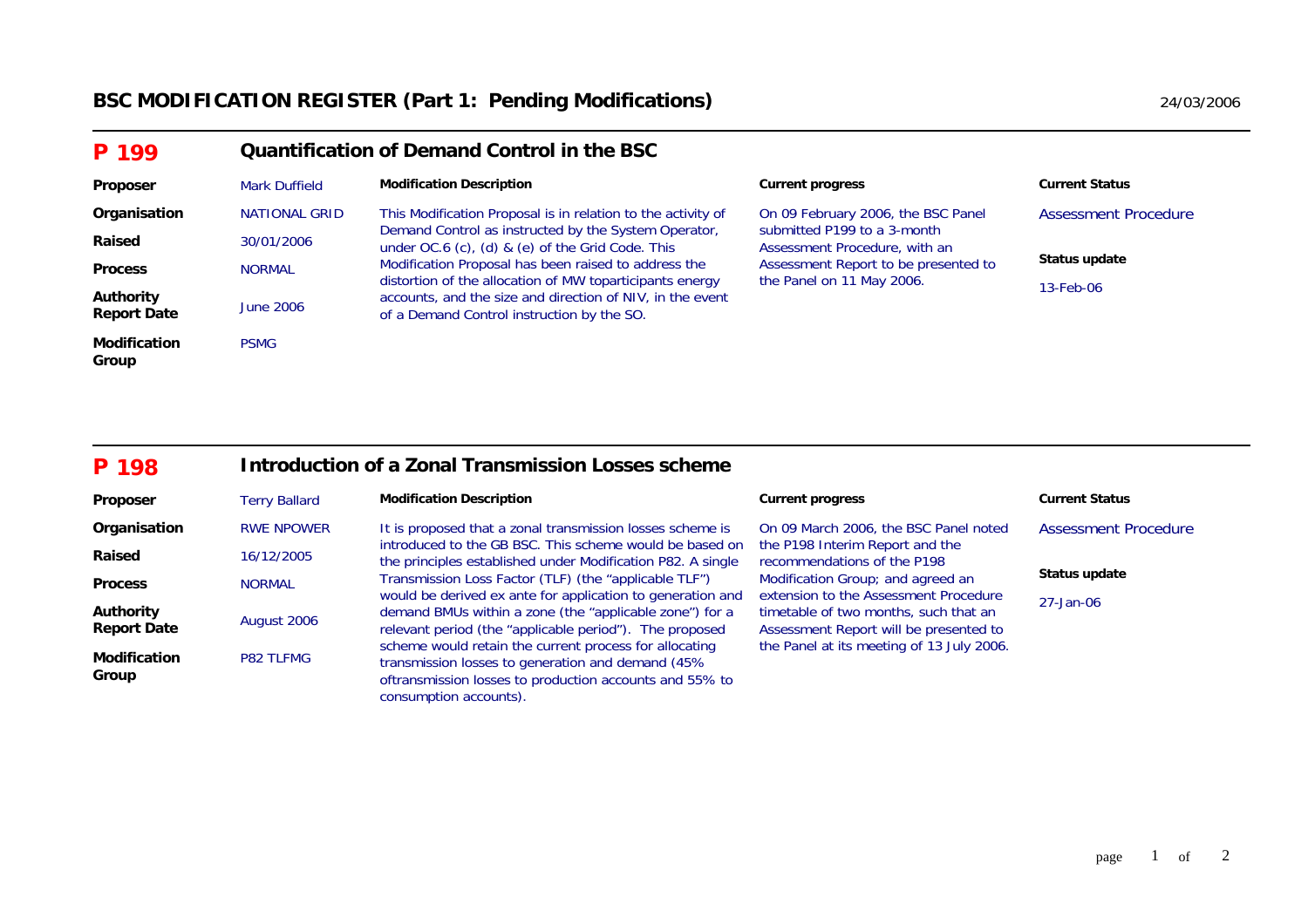| P 197                                  | <b>SVA Qualification Processes Review</b> |                                                                                                                       |                                                                               |                       |  |  |
|----------------------------------------|-------------------------------------------|-----------------------------------------------------------------------------------------------------------------------|-------------------------------------------------------------------------------|-----------------------|--|--|
| Proposer                               | Glenda Simons                             | <b>Modification Description</b>                                                                                       | <b>Current progress</b>                                                       | <b>Current Status</b> |  |  |
| Organisation                           | <b>LAING ENERGY</b>                       | This Modification proposes changes to the SVA                                                                         | On 09 February 2006, the BSC Panel                                            | Assessment Procedure  |  |  |
| Raised                                 | 12/12/2005                                | Qualification Processes (Entry Processes, Certification and<br>Accreditation) as recommended by the SVA Qualification | agreed to extend the P197 Assessment<br>Procedure by 1 month; and agreed that |                       |  |  |
| <b>Process</b>                         | <b>NORMAL</b>                             | Review Group and the Supplier Volume Allocation Group<br>following the review of SVA Qualification Processes.         | an Assessment Report should be<br>completed and submitted to the Panel        | Status update         |  |  |
| <b>Authority</b><br><b>Report Date</b> | <b>June 2006</b>                          |                                                                                                                       | for consideration at its meeting of 11<br>May 2006.                           | 27-Jan-06             |  |  |
| <b>Modification</b><br>Group           | <b>VASMG</b>                              |                                                                                                                       |                                                                               |                       |  |  |

### **P 196Treatment of Long Term Vacant Sites in Settlements**

| Proposer                        | Afroze Miah   | <b>Modification Description</b>                                                                                                                                                                                                                                              | <b>Current progress</b>                                                                                                                                                                                         | <b>Current Status</b> |
|---------------------------------|---------------|------------------------------------------------------------------------------------------------------------------------------------------------------------------------------------------------------------------------------------------------------------------------------|-----------------------------------------------------------------------------------------------------------------------------------------------------------------------------------------------------------------|-----------------------|
| Organisation                    | E.ON UK       | This Modification is proposing a solution to allow for the                                                                                                                                                                                                                   | On 09 March 2006 the BSC Panel                                                                                                                                                                                  | <b>Draft Report</b>   |
| Raised                          | 25/11/2005    | equitable treatment of long term vacant sites within<br>settlements. This Modification has been raised following                                                                                                                                                             | determined that P196 should be<br>submitted to the Report Phase with a                                                                                                                                          |                       |
| <b>Process</b>                  | <b>NORMAL</b> | significant work undertaken as part of Issue 14. The                                                                                                                                                                                                                         | provisional recommendation that the                                                                                                                                                                             | Status update         |
| Authority<br><b>Report Date</b> | May 2006      | Issue 14 Group reviewed the current treatment of long<br>term vacant sites within the BSC and their impact on<br>Settlements and associated areas. The Group concluded                                                                                                       | Proposed Modification should not be<br>made. A provisional Implementation<br>Date for Proposed Modification P196 of                                                                                             | 13-Mar-06             |
| <b>Modification</b><br>Group    | <b>VASMG</b>  | that this issue is materially significant and the majority<br>believed that a Modification to the BSC should be raised to<br>resolve the problems associated with such sites. This<br>Modification therefore includes some of the key outputs<br>from that group as support. | 22 February 2007 if an Authority<br>decision is received on or before 21<br>August 2006, or 28 June 2007 if the<br>Authority decision is received after 21<br>August 2006 but on or before 19<br>December 2006. |                       |